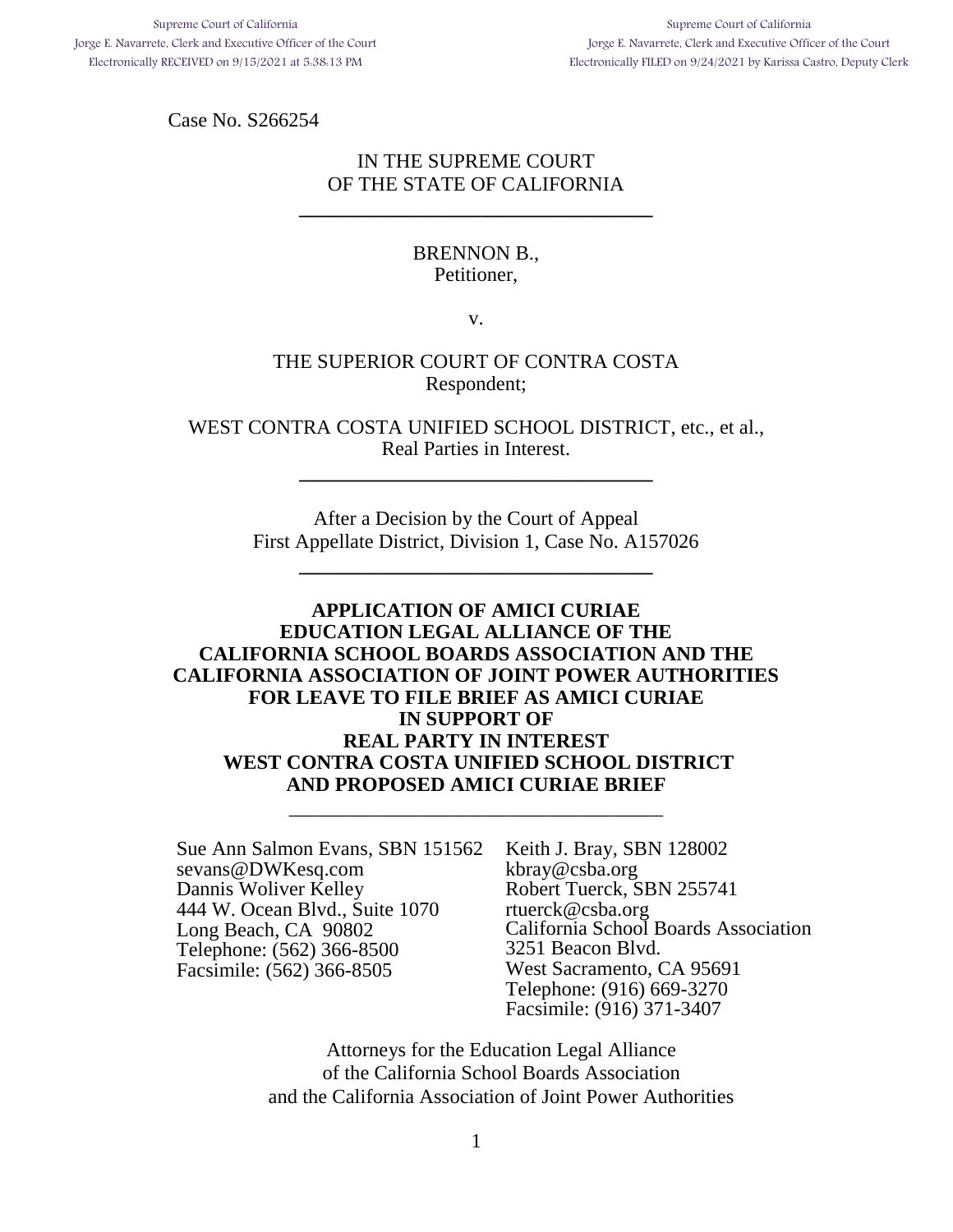## **APPLICATION OF AMICI CURIAE EDUCATION LEGAL ALLIANCE OF THE CALIFORNIA SCHOOL BOARDS ASSOCIATION AND THE CALIFORNIA ASSOCIATION OF JOINT POWER AUTHORITIES FOR LEAVE TO FILE BRIEF AS AMICI CURIAE IN SUPPORT OF REAL PARTY IN INTEREST WEST CONTRA COSTA UNIFIED SCHOOL DISTRICT AND PROPOSED AMICI CURIAE BRIEF**

# TO: THE HONORABLE CHIEF JUSTICE OF THE CALIFORNIA SUPREME COURT

## **I. INTRODUCTION**

Pursuant to California Rules of Court, rule 8.520(f), the Education Legal Alliance of the California School Boards Association and the California Association of Joint Power Authorities (Amici Curiae) respectfully request permission to file the accompanying Amici Curiae brief (Amici Curiae Brief) in support of Real Party In Interest West Contra Costa Unified School District (Real Party in Interest or District.) By submitting this Amici Curiae Brief, the Amici Curiae assert their vital interest in the outcome of this matter and in this Court's review of the issues raised by this action.

#### **II. INTEREST OF AMICI CURIAE**

The California School Boards Association (CSBA) is a California non-profit corporation. CSBA is a member-driven association composed of nearly 1,000 K-12 school district governing boards and county boards of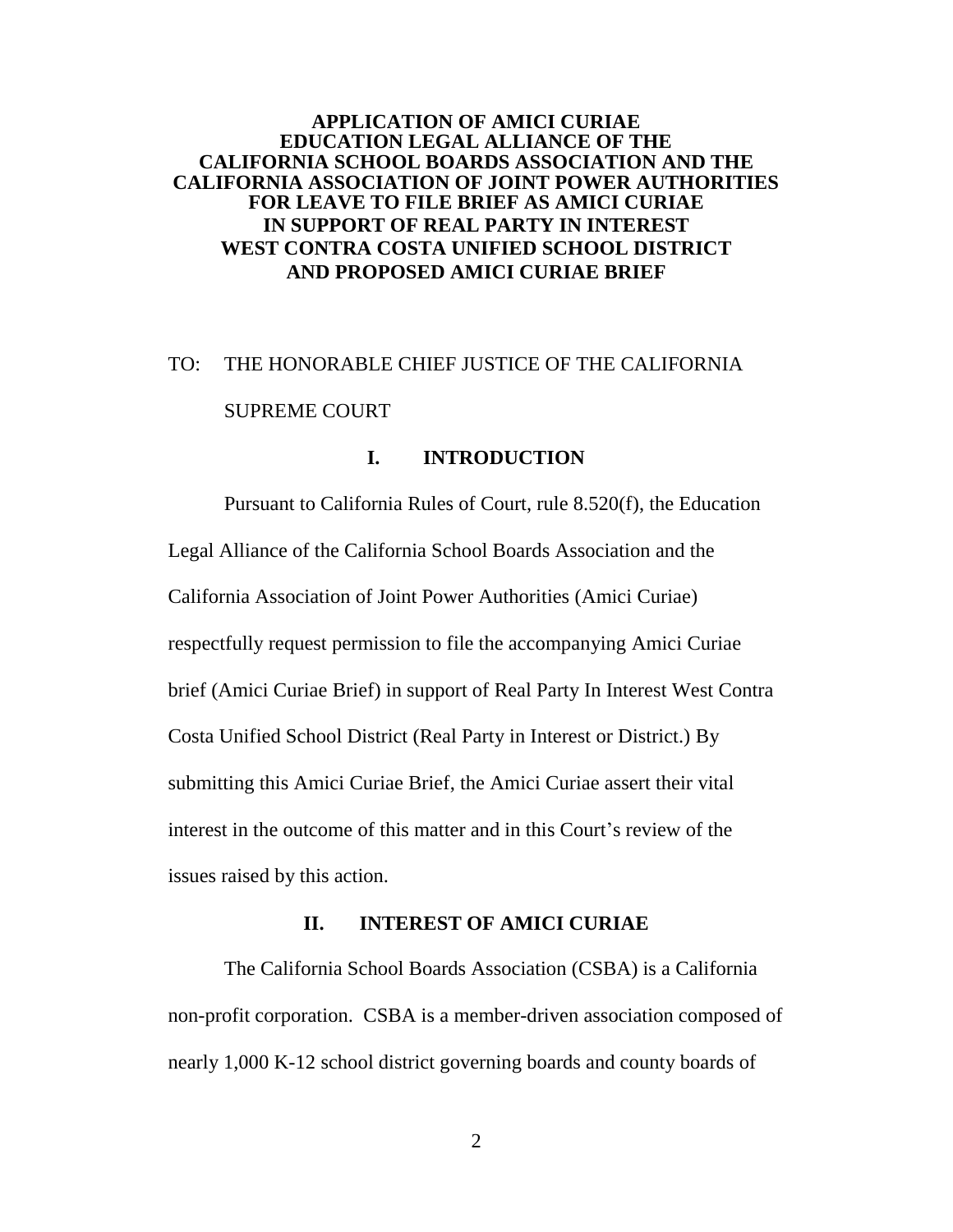education throughout California. CSBA supports local board governance and advocates on behalf of school districts and county offices of education.

As part of CSBA, the Education Legal Alliance (ELA) helps to ensure that local school boards retain the authority to fully exercise the responsibilities vested in them by law to make appropriate policy and fiscal decisions for their local educational agencies. The ELA represents its members by addressing legal issues of statewide concern to school districts and county offices of education. The ELA's activities include joining in litigation where the interests of public education are at stake.

The California Association of Joint Power Authorities (CAJPA) strives to provide leadership, education, advocacy and assistance to publicsector risk pools to enable them to enhance their effectiveness. Its membership consists of more than 80 joint power authorities representing municipalities, school districts, transit agencies, fire agencies and similar public entities throughout the State of California.

In the instant case, Amici Curiae represent the interests of its members. The ELA's members offer free public education to the students who reside in their geographic area and do not sell education services to students, their parents, or the public in general, and should therefore not be subject to the Unruh Act. The ELA seeks to highlight the costly impact of extending liability under the Unruh Act to school districts, and the policies which support that the Unruh Act does not apply to school districts.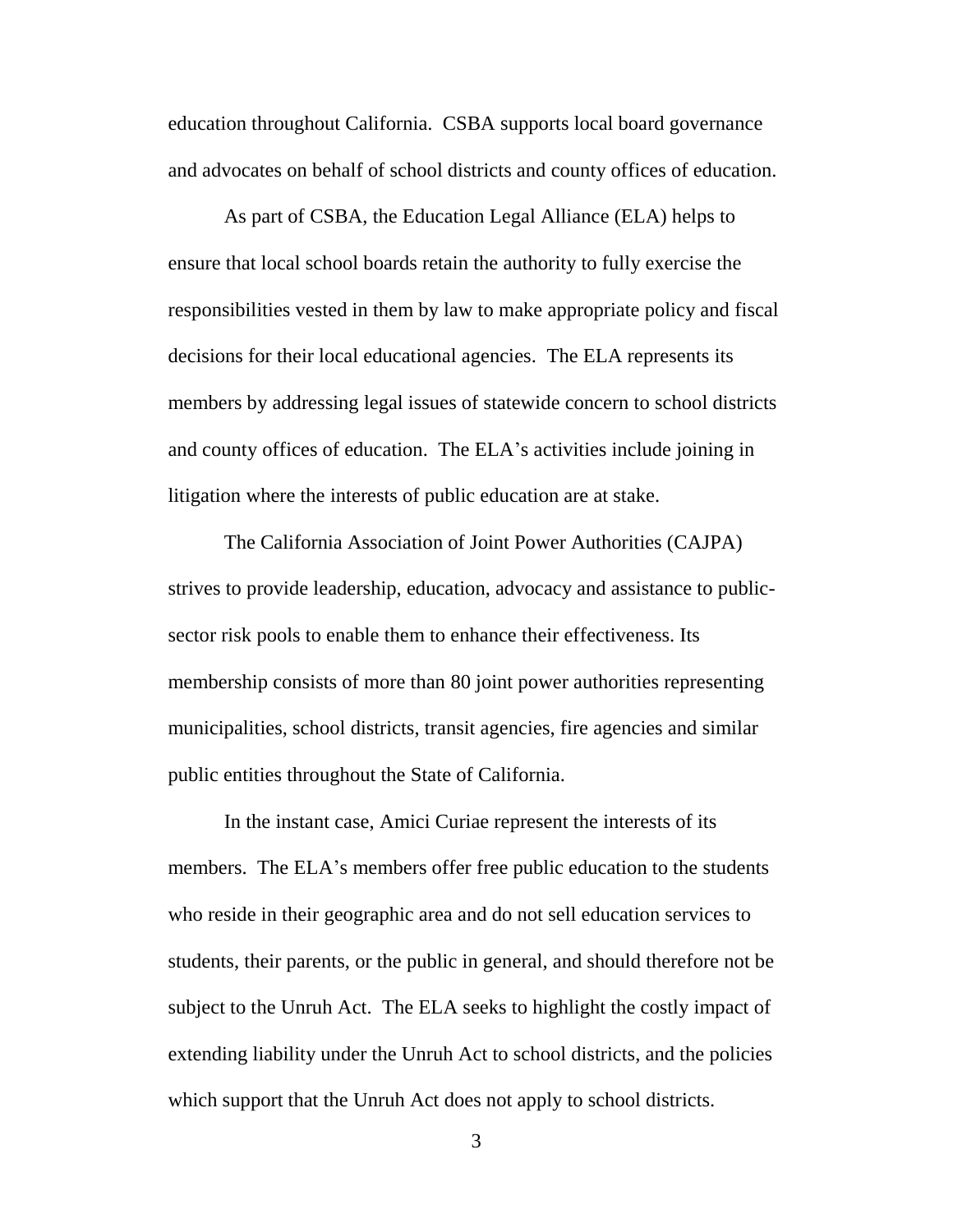CAJPA and its members will be directly affected by the decision of the District Court in this matter and, therefore, have a significant interest in the outcome of the case. The decision of this Court will affect not only the parties to this case, but will also affect other public entities throughout California who are subject to claims under the Unruh Act.

### **III. AMICI CURIAE BRIEF WILL ASSIST THE COURT**

Amici Curiae have reviewed the parties' briefs and are familiar with the questions involved in this case and the scope of their presentation. Amici Curiae believes that its Amici Curiae Brief will assist the Court in the following key ways: (1) addressing relevant points of law and arguments relevant to the issues in this case; (2) further expanding and clarifying the authorities relied upon by the parties; and (3) illuminating the practical and legal consequences on school districts and county offices of education from any expansion of the Unruh Act to include public agencies.

#### **IV. CONCLUSION**

For the foregoing reasons, Amici Curiae respectfully requests that the Court accept the accompanying Amici Curiae Brief for filing in this case.

DATED: September 15, 2021 DANNIS WOLIVER KELLY

SUE ANN SALMON EVANS

 $By: 20027882$ 

Sue Ann Salmon Evans, Attorneys for the Education Legal Alliance of the California School Boards Association and the California Association of Joint Power Authorities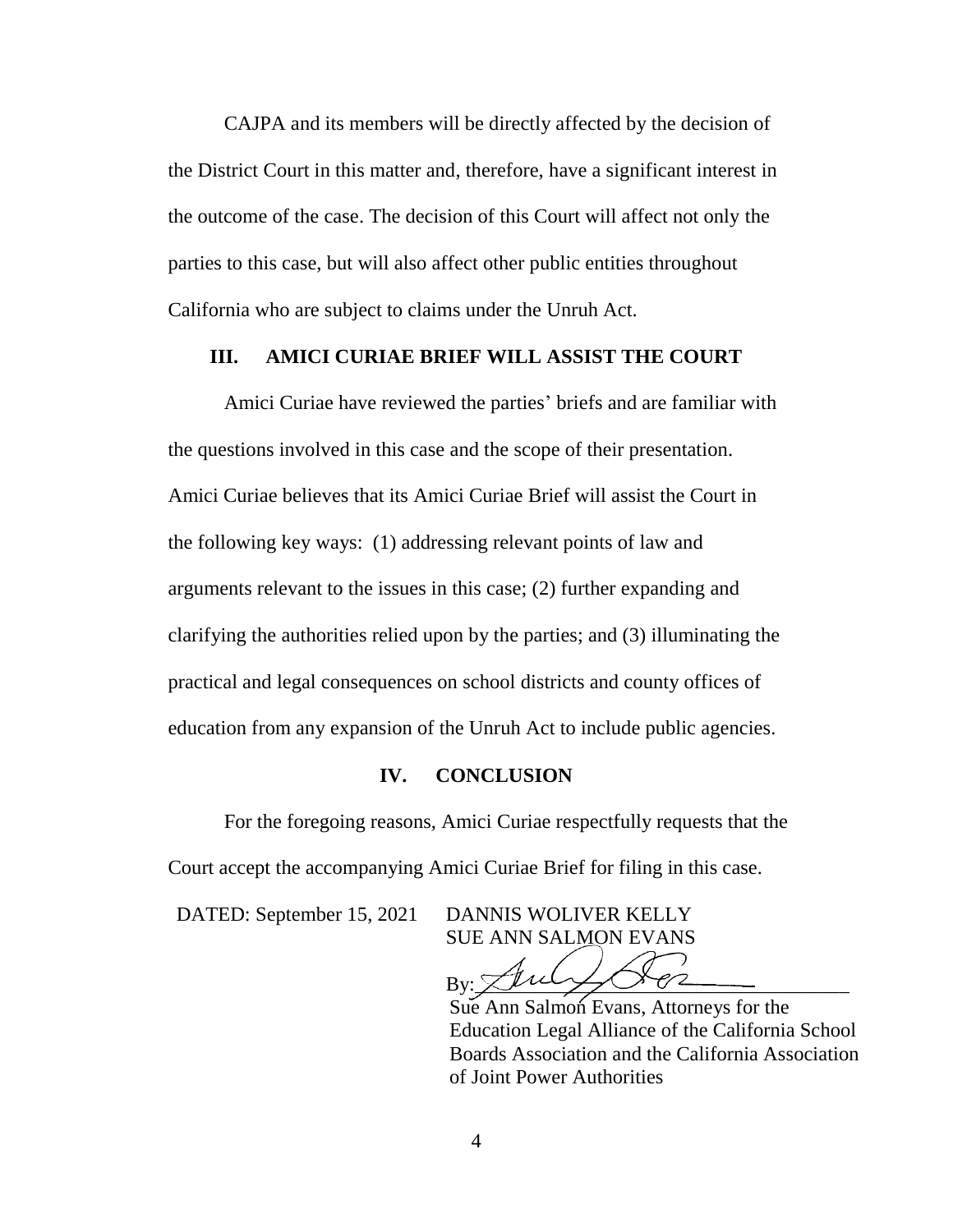Case No. S266254

## IN THE SUPREME COURT OF THE STATE OF CALIFORNIA

**\_\_\_\_\_\_\_\_\_\_\_\_\_\_\_\_\_\_\_\_\_\_\_\_\_\_\_\_\_\_\_\_\_\_\_**

## BRENNON B., Petitioner,

v.

## THE SUPERIOR COURT OF CONTRA COSTA Respondent;

WEST CONTRA COSTA UNIFIED SCHOOL DISTRICT, etc., et al., Real Parties in Interest.

**\_\_\_\_\_\_\_\_\_\_\_\_\_\_\_\_\_\_\_\_\_\_\_\_\_\_\_\_\_\_\_\_\_\_\_**

After a Decision by the Court of Appeal First Appellate District, Division 1, Case No. A157026

**\_\_\_\_\_\_\_\_\_\_\_\_\_\_\_\_\_\_\_\_\_\_\_\_\_\_\_\_\_\_\_\_\_\_\_**

## **PROPOSED AMICI BRIEF OF EDUCATION LEGAL ALLIANCE OF THE CALIFORNIA SCHOOL BOARDS ASSOCIATION AND THE CALIFORNIA ASSOCIATION OF JOINT POWER AUTHORITIES FOR LEAVE TO FILE BRIEF AS AMICI CURIAE IN SUPPORT OF REAL PARTY IN INTEREST WEST CONTRA COSTA UNIFIED SCHOOL DISTRICT**

\_\_\_\_\_\_\_\_\_\_\_\_\_\_\_\_\_\_\_\_\_\_\_\_\_\_\_\_\_\_\_\_\_\_\_\_\_

Sue Ann Salmon Evans, SBN 151562 sevans@DWKesq.com Dannis Woliver Kelley 444 W. Ocean Blvd., Suite 1070 Long Beach, CA 90802 Telephone: (562) 366-8500 Facsimile: (562) 366-8505

Keith J. Bray, SBN 128002 kbray@csba.org Robert Tuerck, SBN 255741 rtuerck@csba.org California School Boards Association 3251 Beacon Blvd. West Sacramento, CA 95691 Telephone: (916) 669-3270 Facsimile: (916) 371-3407

Attorneys for the Education Legal Alliance of the California School Boards Association and the California Association of Joint Power Authorities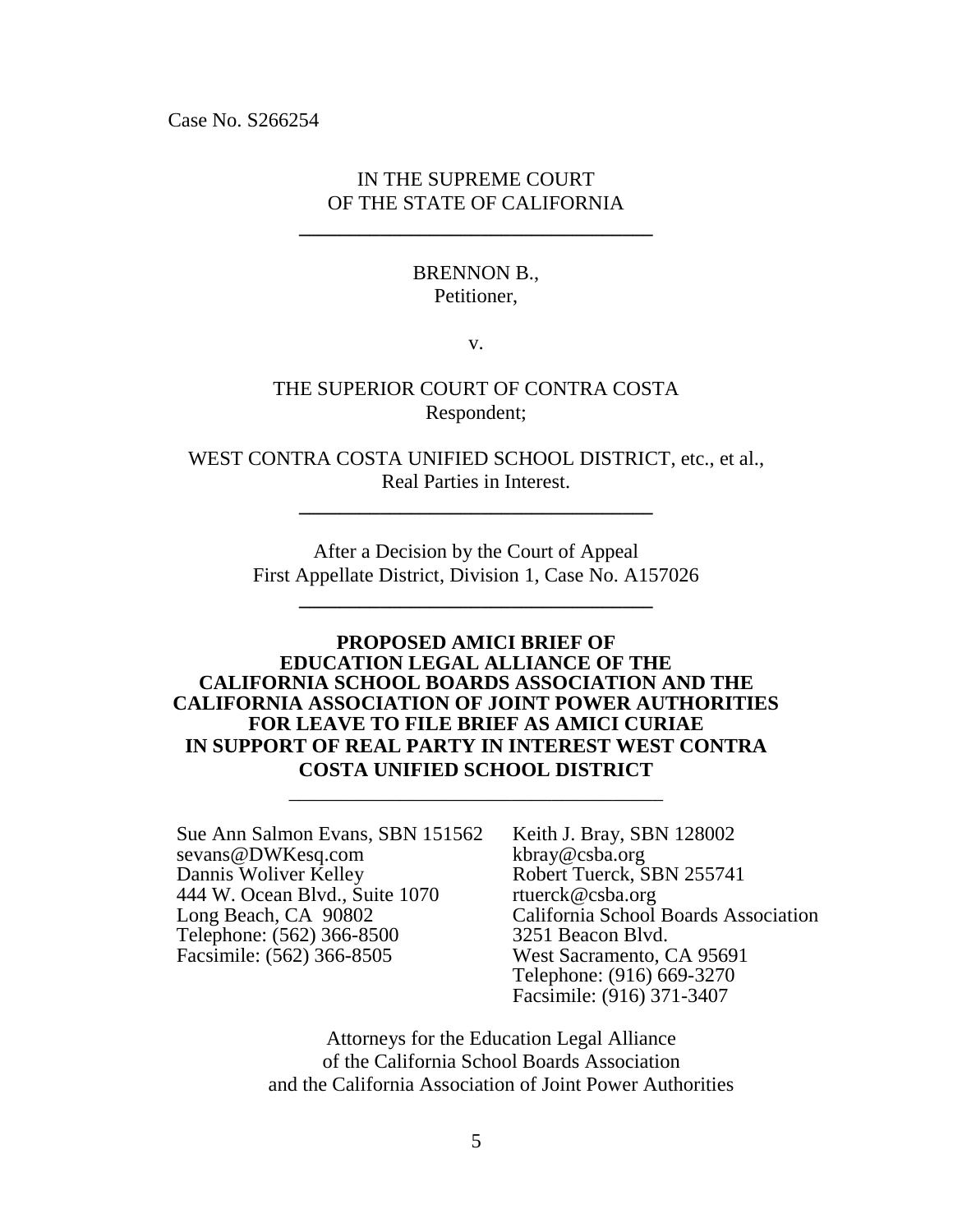#### **CERTIFICATE OF INTERESTED ENTITIES OR PERSONS**

This is the initial certificate of interested entities or persons submitted on behalf of Amicus Curiae Education Legal Alliance of the California School Boards Association and the California Association of Joint Power Authorities in the case number listed above.

The undersigned certifies that there are no interested entities or persons that must be listed in this Certificate under California Rules of Court, rule 8.208.

DATED: September 15, 2021 DANNIS WOLIVER KELLY

SUE ANN SALMON EVANS

 $B_V: \cancel{\preceq} \mathcal{U}$ rel

Sue Ann Salmon Evans, Attorneys for the Education Legal Alliance of the California School Boards Association and the California Association of Joint Power Authorities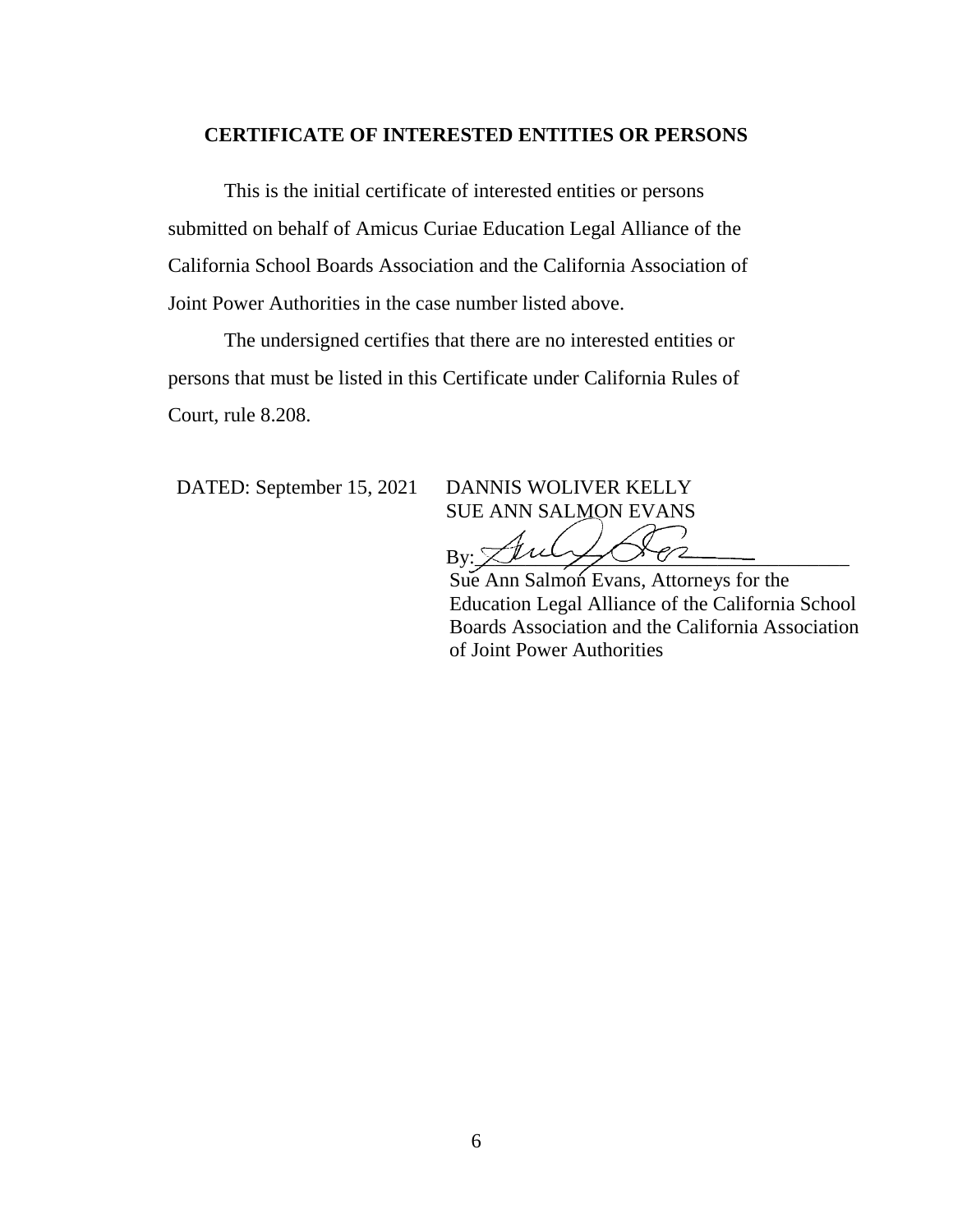# **TABLE OF CONTENTS**

|                |                  |                                                                                                                                                 | Page |
|----------------|------------------|-------------------------------------------------------------------------------------------------------------------------------------------------|------|
|                |                  | CERTIFICATE OF INTERESTED ENTITIES OR PERSONS  6                                                                                                |      |
|                |                  |                                                                                                                                                 |      |
|                |                  |                                                                                                                                                 |      |
| $\mathbf{I}$ . |                  |                                                                                                                                                 |      |
|                | A.               | FACTS AND PROCEDURAL HISTORY 13                                                                                                                 |      |
|                | <b>B.</b>        |                                                                                                                                                 |      |
| $\Pi$ .        |                  |                                                                                                                                                 |      |
|                | $\mathsf{A}$ .   | <b>GOVERNMENT CODE SECTION 11135, NOT</b><br>THE UNRUH ACT, CREATES LIABILITY<br><b>AGAINST SCHOOL DISTRICTS FOR</b>                            |      |
|                | B.               | <b>LEGISLATIVE POLICY SUPPORTS THE</b><br>UNRUH ACT NOT APPLYING TO SCHOOL                                                                      |      |
|                | $\overline{C}$ . | THE APPELLATE COURT CORRECTLY<br>DETERMINED THAT PUBLIC SCHOOL<br><b>DISTRICTS ARE NOT "BUSINESS"</b><br><b>ESTABLISHMENTS" UNDER THE UNRUH</b> |      |
| III.           |                  |                                                                                                                                                 |      |
|                |                  |                                                                                                                                                 |      |
|                |                  |                                                                                                                                                 |      |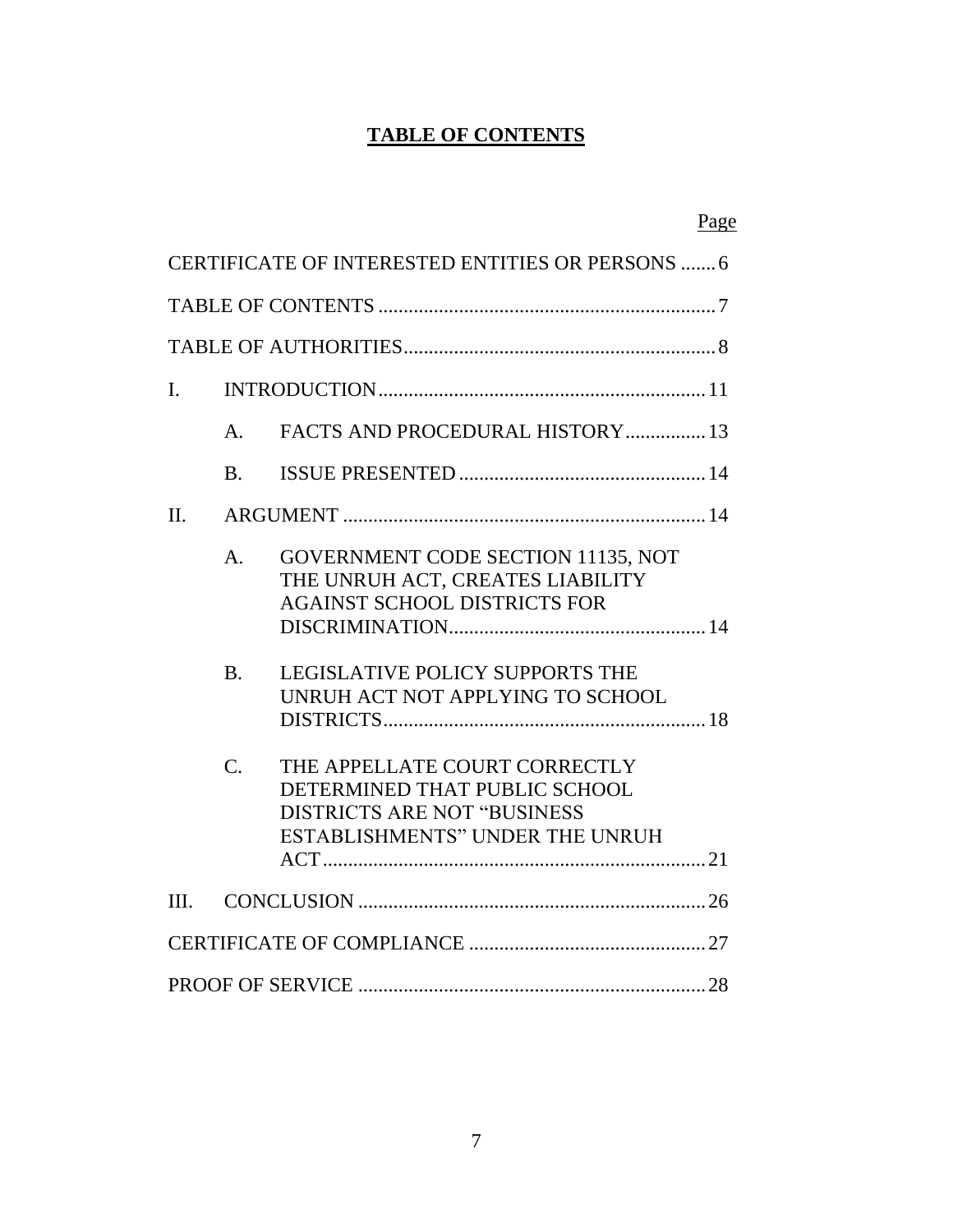# **TABLE OF AUTHORITIES**

## **State Cases**

| Alcorn v. Anbro Engineering, Inc.                   |
|-----------------------------------------------------|
| Brennon B. v. Superior Court of Contra Costa County |
| Doe v. California Lutheran High School Assn.        |
| Fontana Unified Sch. Dist. v. Burman                |
| Harrison v. City of Rancho Mirage                   |
| Isbister v. Boys' Club of Santa Cruz, Inc.          |
| J.M. v. Huntington Beach Union High School Dist.    |
| Metcalf v. Cty. of San Joaquin                      |
| O'Connor v. Vill. Green Owners Assn.                |
| People v. Superior Court (I.R.)                     |
| Rubenstein v. Doe No. 1                             |
| Warfield v. Peninsula Golf & Country Club           |
| Wells v. One2One Learning Foundation                |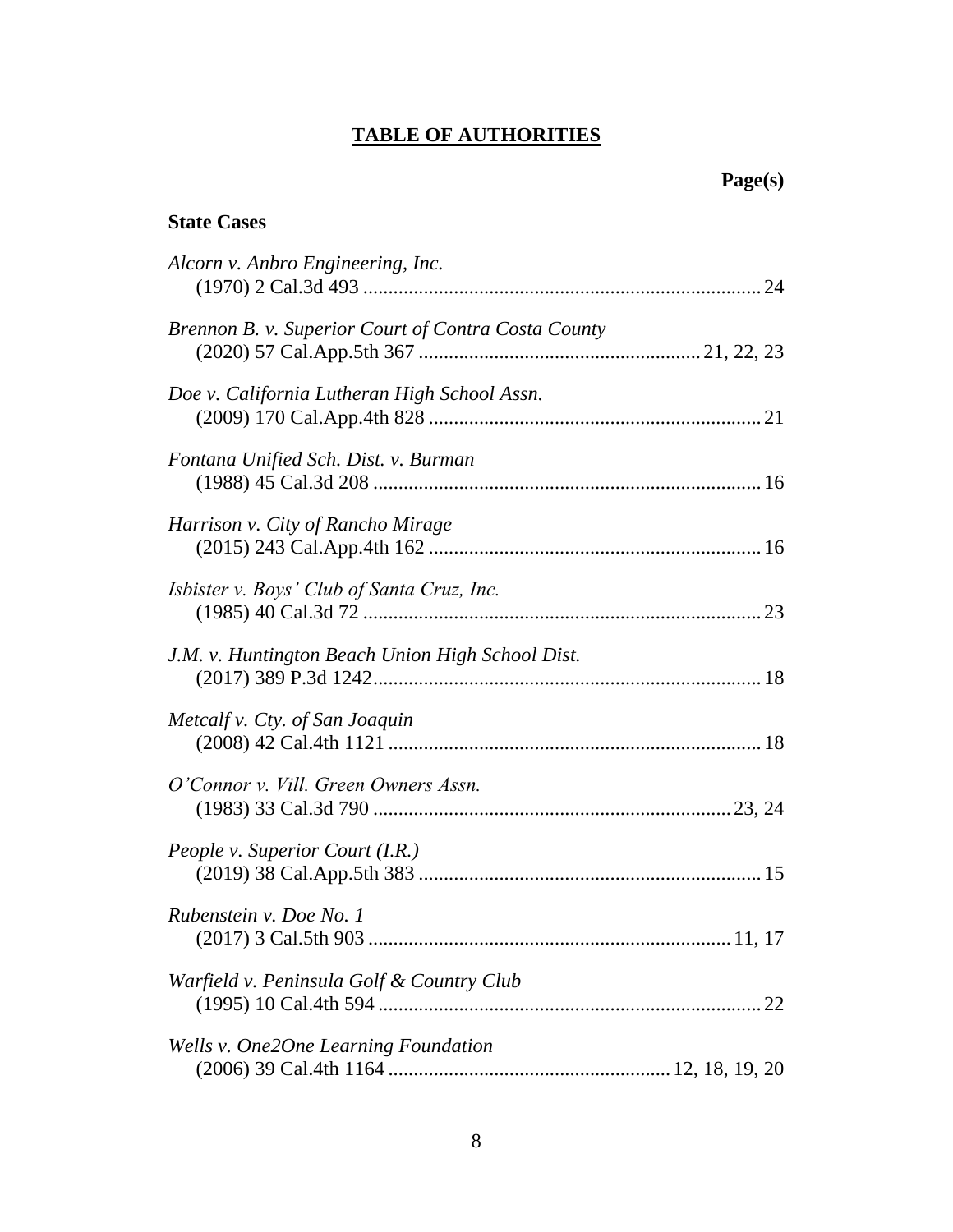| Wilson v. State Bd. of Educ.                                                    |  |
|---------------------------------------------------------------------------------|--|
| <b>Federal Cases</b>                                                            |  |
| Brown v. Board of Ed. of Topeka, Shawnee County, Kan.                           |  |
| Kairy v. SuperShuttle Intern.                                                   |  |
| Sullivan By and Through Sullivan v. Vallejo City Unified<br><b>School Dist.</b> |  |
| United Cook Inlet Drift Ass'n v. Nat'l Marine Fisheries Serv.                   |  |
| <b>State Statutes</b>                                                           |  |
|                                                                                 |  |
|                                                                                 |  |
|                                                                                 |  |
| <b>Rules</b>                                                                    |  |
|                                                                                 |  |
|                                                                                 |  |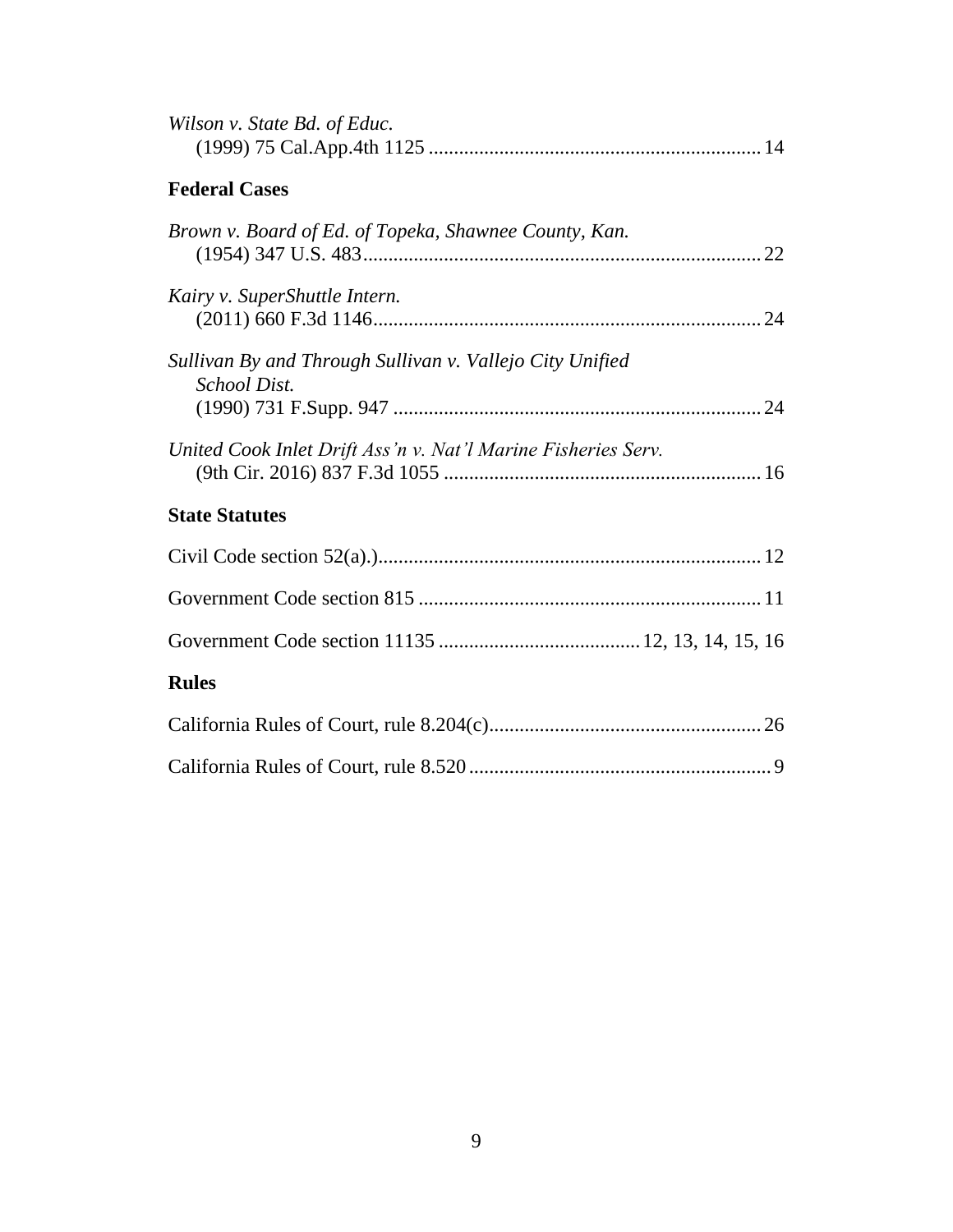## **PROPOSED AMICI CURIAE BRIEF OF THE EDUCATION LEGAL ALLIANCE OF THE CALIFORNIA SCHOOL BOARDS ASSOCIATION AND THE CALIFORNIA ASSOCIATION OF JOINT POWER AUTHORITIES IN SUPPORT OF REAL PARTY IN INTEREST WEST CONTRA COSTA UNIFIED SCHOOL DISTRICT**

COMES NOW Amici Curiae, the Education Legal Alliance of the California School Boards Association and the California Association of Joint Power Authorities, to offer the following argument regarding the above captioned matter. The Education Legal Alliance of the California School Boards Association and the California Association of Joint Power Authorities (Amici Curiae) submit this Amicus Curiae Brief in support of Real Party In Interest West Contra Costa Unified School District (Real Party in Interest or District), pursuant to California Rules of Court, rule 8.520 (Amici Curiae Brief). As part of California School Boards Association (CSBA), the Education Legal Alliance (ELA) helps to ensure that local school boards and county boards of education<sup>1</sup> retain the authority to fully exercise the responsibilities vested in them by law to make appropriate policy and fiscal decisions for their local education agencies.

The California Association of Joint Power Authorities (CAJPA) is a statewide association for insurance based risk-sharing pools and has served

<sup>&</sup>lt;sup>1</sup> The arguments raised throughout this brief apply equally to school districts and county offices of education even where the brief refers only to school districts for brevity.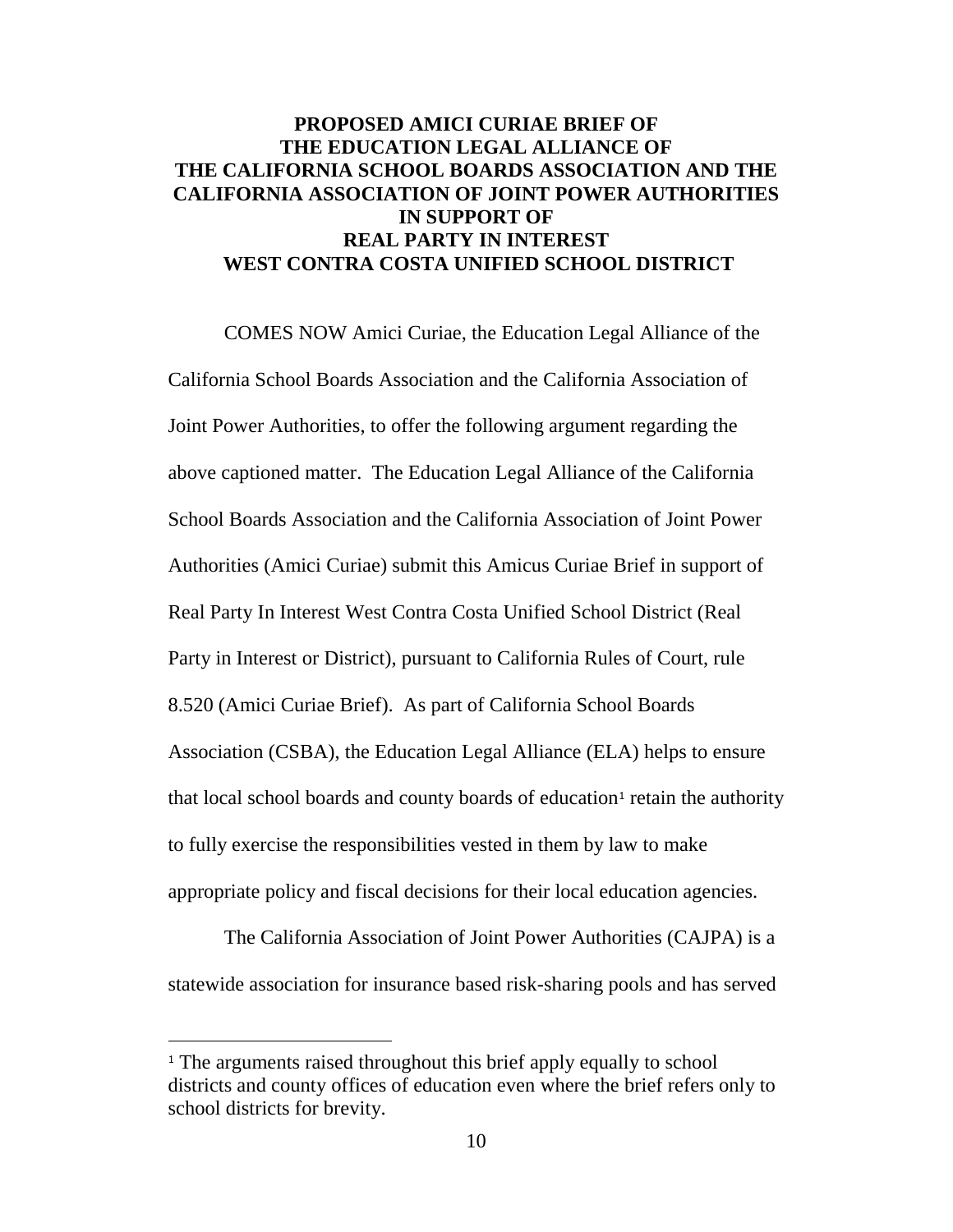as an information and educational network for joint powers authorities since 1981. CAJPA strives to provide leadership, education, advocacy and assistance to public-sector risk pools to enable them to enhance their effectiveness. Its membership consists of more than 80 joint powers authorities representing municipalities, school districts, transit agencies, fire agencies and similar public entities throughout the State of California.

By submitting this Amici Curiae Brief, the Amici Curiae assert their vital interest in the outcome of this matter and in this Court's review of the issues raised by this action.

## **I. INTRODUCTION**

Public agencies are created as part of a cost-benefit analysis, in order to accomplish a particular task at a cost to the tax payer. In creating these public agencies, the cost to the tax payer was weighed against the benefit provided. For school districts, that is the provision of a free and appropriate education to the students within its boundaries, a goal undoubtedly worth the cost. However, school districts are not given *carte blanche* to conduct their business. Instead, school districts must carefully manage a budget, which is well known to be exceedingly limited given the vital importance of its mission of public education.

California school districts are required to provide education to all students within their boundaries. However because school districts are funded by the public, like all other public entities, they are provided certain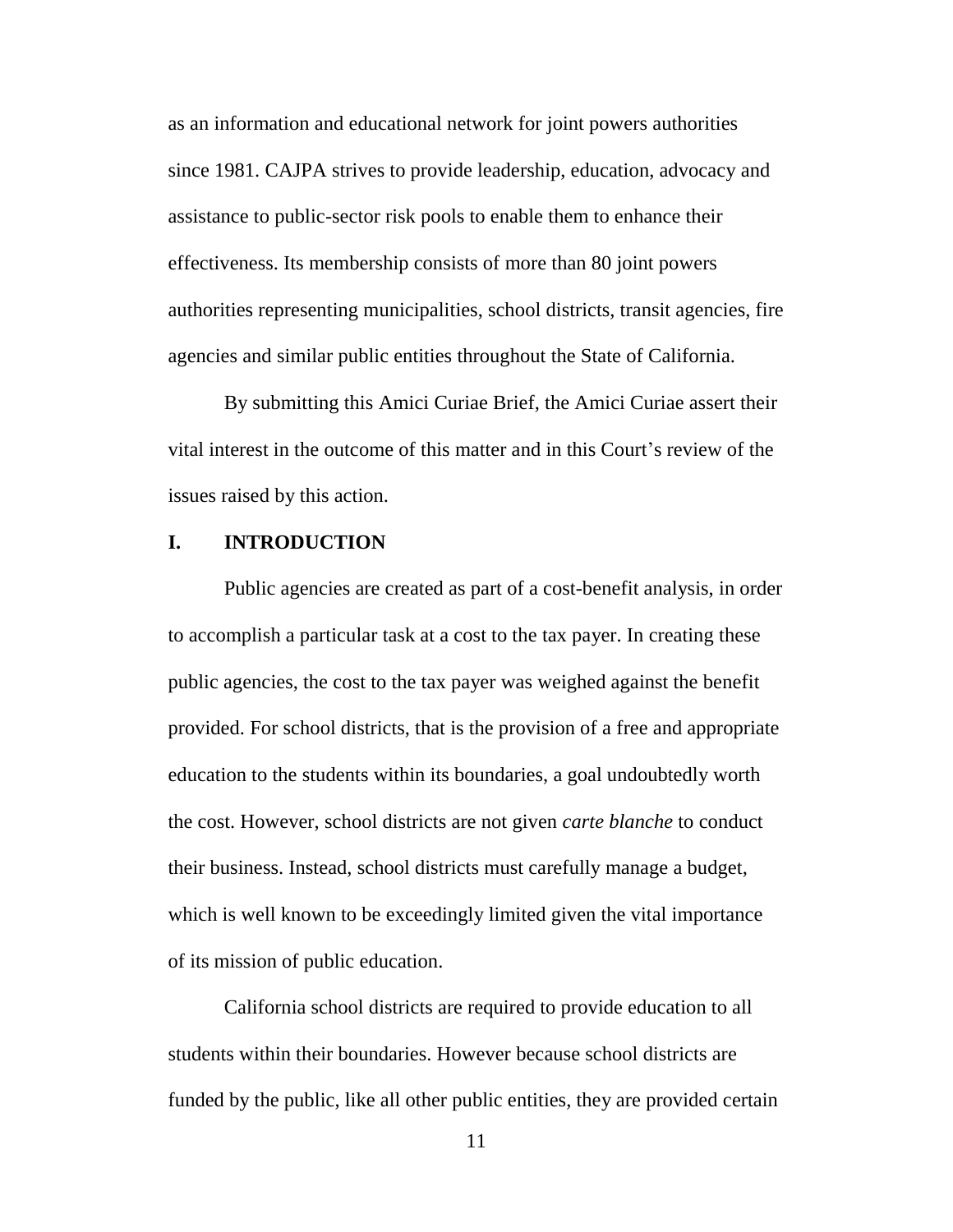privileges and immunities not available to the general public. Most notably, the Legislature has enacted the Government Claims Act which, among other privileges, insulates California public entities from lawsuits for general torts unless specifically authorized by statute. (Gov. Code, § 815.) California public entities enjoy these immunities and privileges not available to the general public because costs associated with liability "must ultimately be borne by the taxpayers." (*Rubenstein v. Doe No. 1* (2017) 3 Cal.5th 903, 907–08, as modified on denial of reh'g (Nov. 1, 2017.)) And while, again, school districts may not shirk responsibilities or breach their duties, the Legislature recognizes the necessity to ensure they, like all other public entities, may efficiently and judiciously manage their finances for the benefit of their constituents. This policy gets to the crux of this appeal.

In its opinion below, the Court of Appeal correctly held that the Unruh Act does not apply to school districts because school districts are not "business establishments" pursuant to the Unruh Act. That is because public schools offer free public education to the students who reside in their geographic area and do not sell education services to students, their parents, or the public in general.

This decision does not leave Petitioner, or others similarly situated, without recourse against school districts in the case of alleged discrimination. It does, however, limit the financial exposure to school districts in such instances and aligns with the policy behind the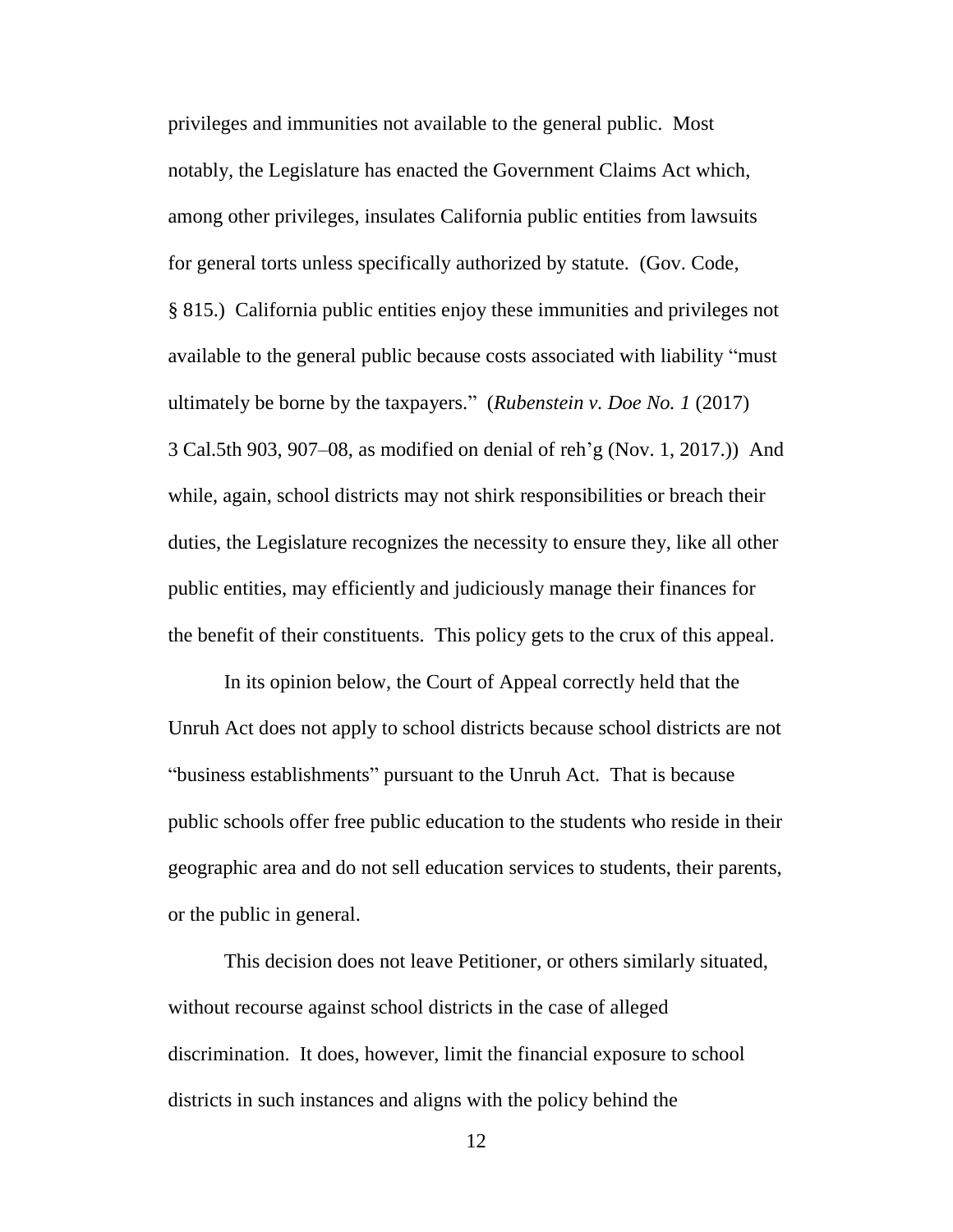Government Claims Act. Of note, there is law<sup>2</sup> almost identical to the Unruh Act which holds state agencies and local subdivisions, which are not business establishments such as school districts, specifically liable for discrimination. And while such an agency may be obligated to satisfy a judgment if found to have violated this discrimination statute, it will not pay a damages multiplier or statutory minimums such as it might under the Unruh Act. (Civ. Code,  $\S$  52(a).) This Court has recognized that exposing public schools to such punitive damages/penalties jeopardizes the ability of public schools to fulfill their vitally important public mission. (See, *Wells v. One2One Learning Foundation* (2006) 39 Cal.4th 1164, 1194-97.)

For these reasons the Amici Curie submits this brief to highlight the costly impact of extending liability under the Unruh Act to school districts and other public agencies, and the policies which support that the Unruh Act does not apply to school districts and other public agencies.

#### **A. FACTS AND PROCEDURAL HISTORY**

Amici Curiae hereby adopts and incorporates by reference the factual background and procedural history set forth in the "Statement of the Case & Relevant Factual Allegations" at pages 3-5 of Real Parties in Interest Answer Brief on the Merits.

 $\overline{a}$ 

<sup>2</sup> See, e.g., Government Code section 11135.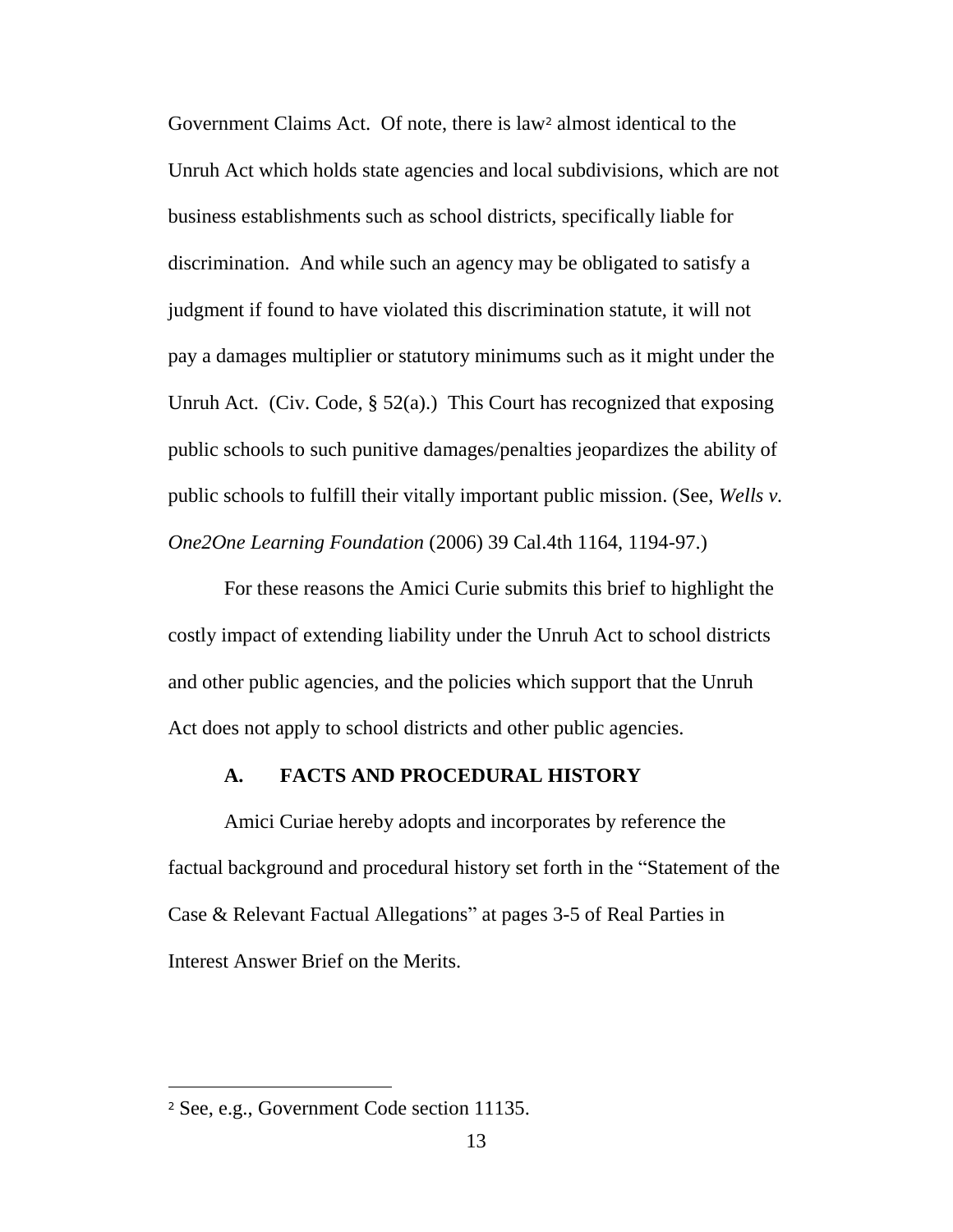#### **B. ISSUE PRESENTED**

This case presents the following issue: Are public school districts considered "business establishments" subject to liability under the Unruh Act even though they do not transact with the general public in the sale for access to the basic activities or services offered by school districts?

## **II. ARGUMENT**

## **A. GOVERNMENT CODE SECTION 11135, NOT THE UNRUH ACT, CREATES LIABILITY AGAINST SCHOOL DISTRICTS FOR DISCRIMINATION**

The Legislature has explicitly outlined a public school district's liability for discrimination through Government Code section 11135, undercutting Petitioner's attempts to suggest that the Unruh Act was intended to address the same issue. Petitioner attempts to extract legislative intent from vague language in unrelated statutes. (*See, e.g.* Petitioner's Opening Brief, pg. 30, 35.) However, the Legislature has clearly signaled its intent to create liability through Government Code section 11135, and so Petitioner's claims must fail.

The Legislature, in 1977, enacted a law to create liability against state agencies, including local subdivisions of the state, such as school districts, in instances of discrimination. Government Code section 11135 provides:

(a) No person in the State of California shall, on the basis of sex, race, color, religion, ancestry, national origin, ethnic group identification, age, mental disability, physical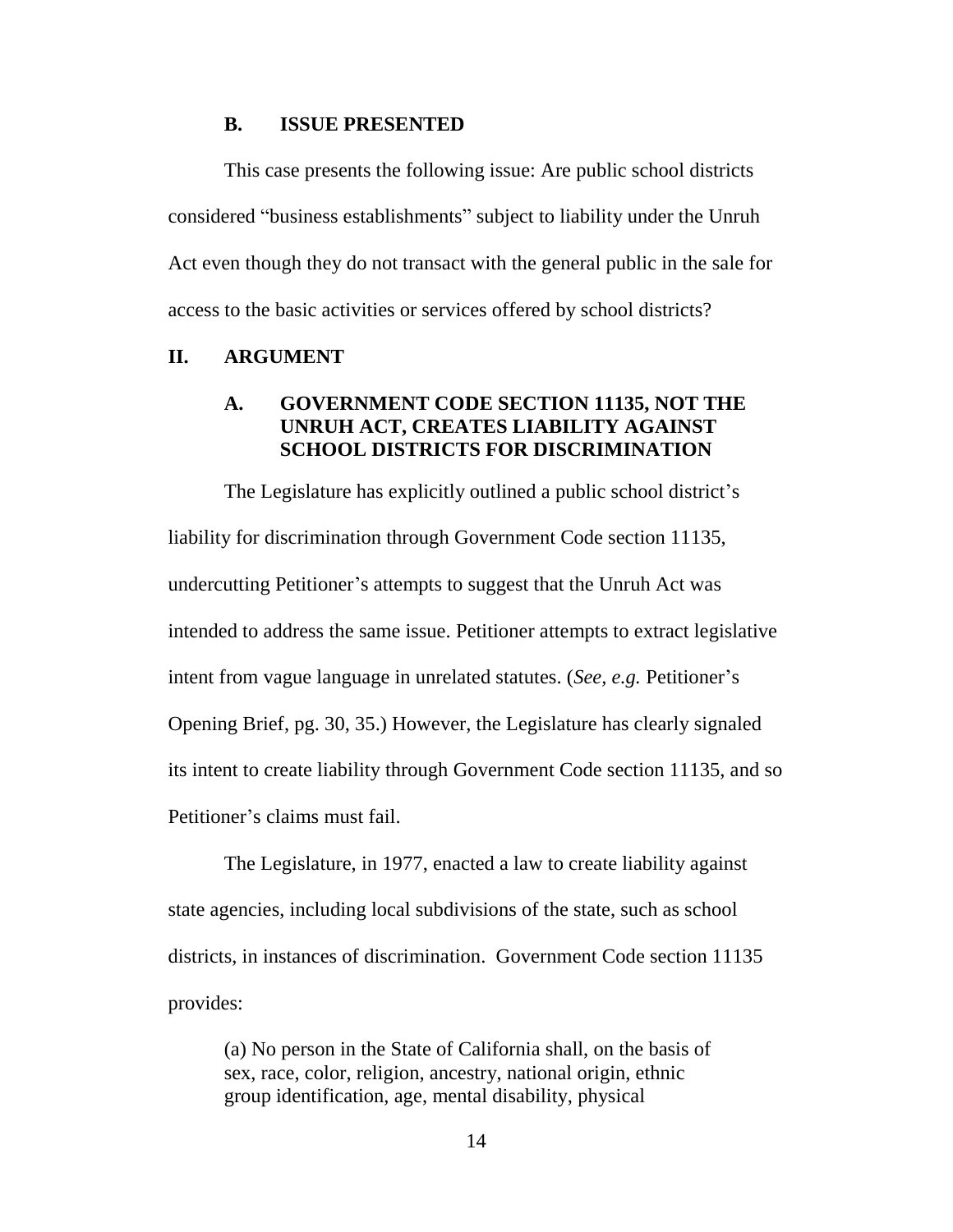disability, medical condition, genetic information, marital status, or sexual orientation, be unlawfully denied full and equal access to the benefits of, or be unlawfully subjected to discrimination under, any program or activity that is conducted, operated, or administered by the state or by any state agency, is funded directly by the state, or receives any financial assistance from the state.

Similarly, the Unruh Act provides:

(b) All persons within the jurisdiction of this state are free and equal, and no matter what their sex, race, color, religion, ancestry, national origin, disability, medical condition, genetic information, marital status, sexual orientation, citizenship, primary language, or immigration status are entitled to the full and equal accommodations, advantages, facilities, privileges, or services in all business establishments of every kind whatsoever. (Civ. Code, § 51)

Unquestionably, school districts deliver instructional services and

other programs, subject to the direction of the Legislature, to further the

purpose of education. (*See Wilson v. State Bd. of Educ*. (1999)

75 Cal.App.4th 1125, 1134–35.) And so clearly, Government Code section 11135 applies to public schools, as political subdivisions of the state that provide state mandated and funded programs, when a plaintiff alleges discrimination. As highlighted by this case, there is no clear applicability of the Unruh Act against school districts for the same misconduct because public schools are not business establishments.

Violation of the Americans with Disabilities Act also creates per se liability under both Government Code section 11135 and the Unruh Act. Of course, section 11135 specifically identifies Title II of the ADA, which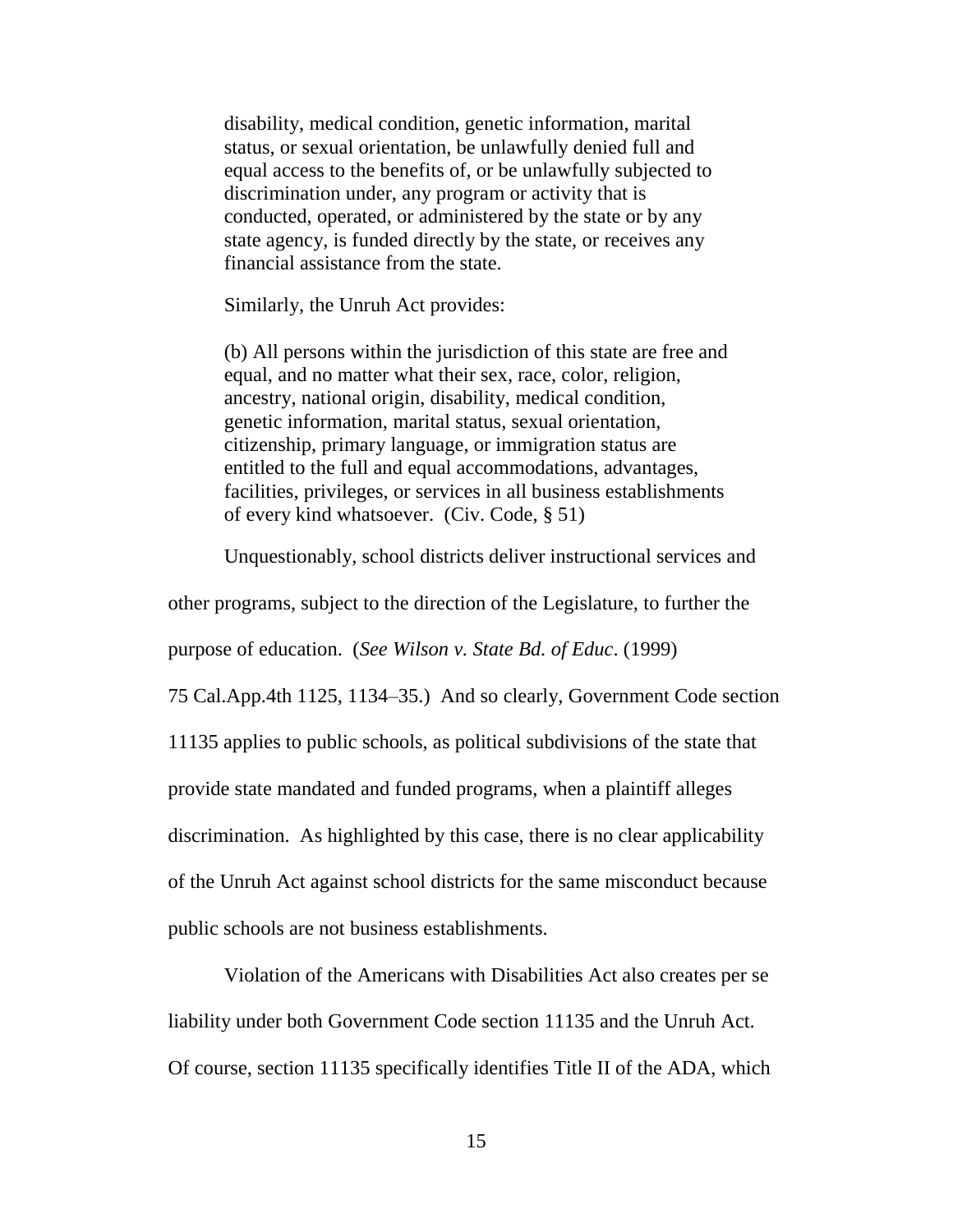relates to discrimination by public entities, while the Unruh Act is more

general. The provisions are as follows:

Civ. Code section 51: "(f) A violation of the right of any individual under the federal Americans with Disabilities Act of 1990 (Public Law 101-336) shall also constitute a violation of this section."

Gov. Code section 11135: "(b) With respect to discrimination on the basis of disability, programs and activities subject to subdivision (a) shall meet the protections and prohibitions contained in Section 202 of the federal Americans with Disabilities Act of 1990 (42 U.S.C. Sec. 12132), and the federal rules and regulations adopted in implementation thereof, except that if the laws of this state prescribe stronger protections and prohibitions, the programs and activities subject to subdivision (a) shall be subject to the stronger protections and prohibitions."

The unambiguous application of Government Code section 11135

against state agencies for the same misconduct as described in the Unruh Act demonstrates that the Legislature intended for it, not the Unruh Act, to apply to school districts.

When enacting or amending a statute, the Legislature is "deemed to be aware of statutes and judicial decisions already in existence, and to have enacted or amended a statute in light thereof. [citation omitted]" (*People v. Superior Court (I.R.)* (2019) 38 Cal.App.5th 383, 393.) The Unruh Act was made law in 1959, 18 years before section 11135 was enacted in 1977. The Legislature was aware of the existence of the Unruh Act at the time it enacted Government Code section 11135 and must have intended to create statutory liability for discrimination committed by state agencies, including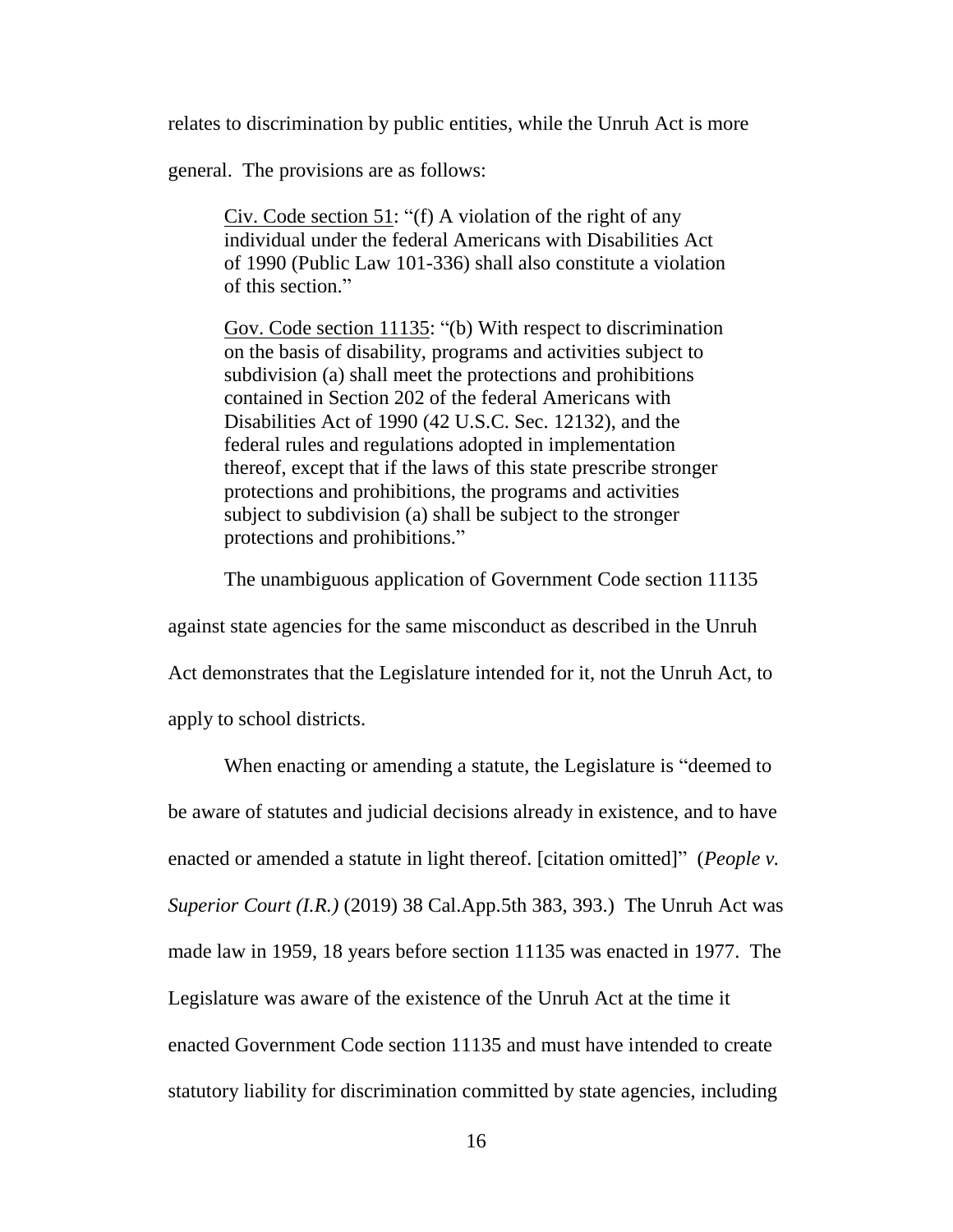local subdivisions, because none existed at the time. Otherwise there would be no real or substantial effect in creating this new law. (S*ee United Cook Inlet Drift Ass'n v. Nat'l Marine Fisheries Serv*. (9th Cir. 2016) 837

F.3d 1055, 1064 [finding that when Legislature amends statutes, it is presumed to have intended real and substantial effect on statute].) Creating a new statute which creates the same liability established nearly two decades earlier would be tantamount to rendering the language of section 11135 to be mere surplusage. (*Fontana Unified Sch. Dist. v. Burman* (1988) 45 Cal.3d 208, 218 [such an interpretation of a statute should be avoided].) Finally, it is well established that a plaintiff should not be permitted to recover "double damages" by prevailing on claims under two statutes for the same discriminatory conduct. (*Burks, supra,* 57 Cal.2d at 470.) Although plaintiffs may at times plead multiple theories of liability in the alternative, it makes no sense to allow plaintiffs to plead nearly identical statutory theories of liability against a state agency when one specifically creates liability against such entities and the other does not.

Also, based on the Government Claims Act which limits the liability of public entities to those instances specifically authorized by statute, the Unruh Act, itself, prohibits the courts from construing that it confers any right to sue public entities which is otherwise "limited by law." (*See Harrison v. City of Rancho Mirage* (2015) 243 Cal.App.4th 162, 176 *citing* Gov. Code, § 51(c) ["This section shall not be construed to confer any right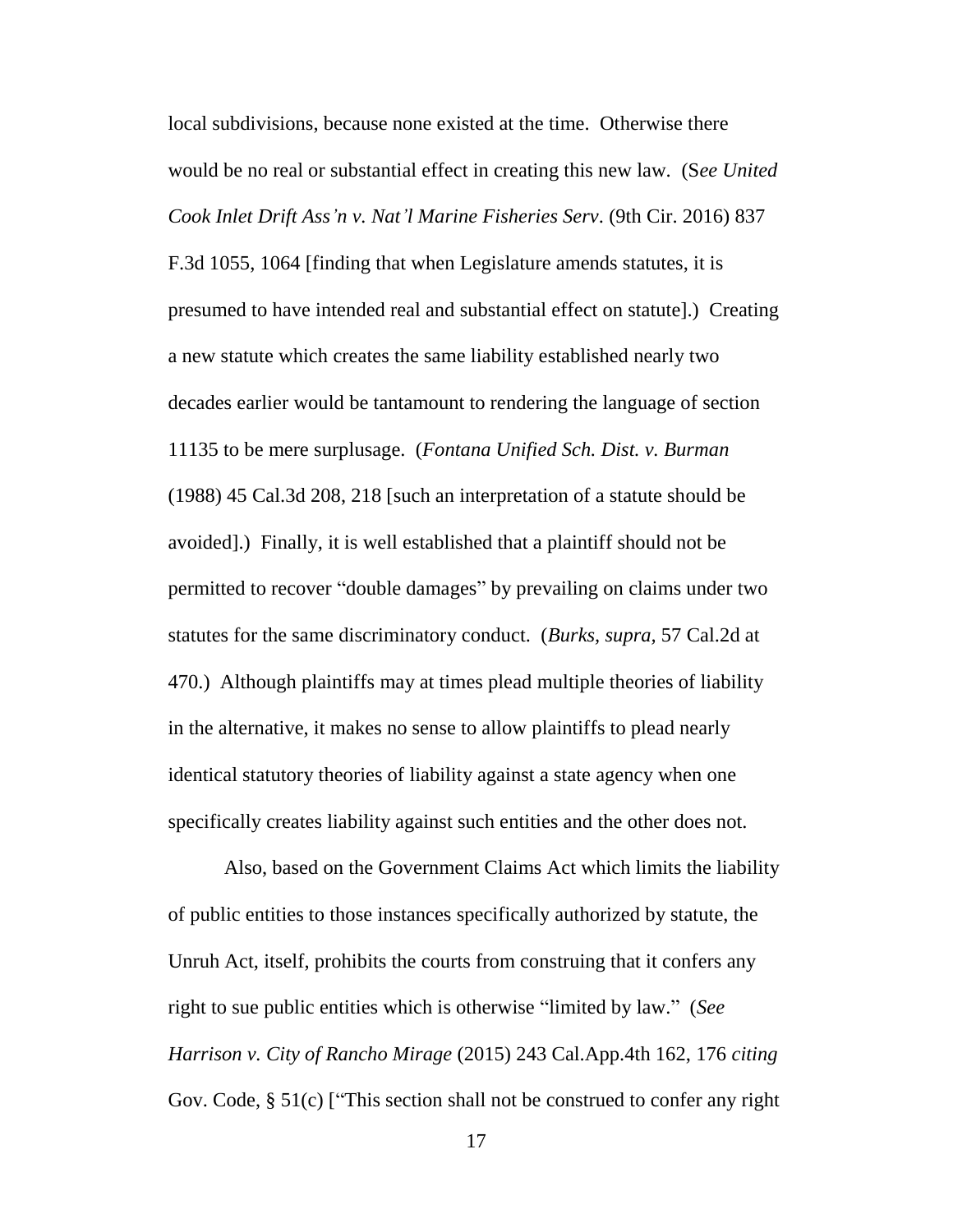or privilege on a person that is conditioned or limited by law..."].) Here where there is a more specific statute which determines the liability of public entities, and particularly state agencies, including local subdivisions, for discrimination, it must be applied instead of the more general Unruh Act. (*Ibid*.)

## **B. LEGISLATIVE POLICY SUPPORTS THE UNRUH ACT NOT APPLYING TO SCHOOL DISTRICTS**

California public entities also enjoy certain immunities and privileges created by the State that are not available to the general public because costs associated with public entity liability "must ultimately be borne by the taxpayers." (*Rubenstein v. Doe No. 1* (2017) 3 Cal.5th 903, 907–08.) In the case of public schools, not only is it a matter of considering the implications to taxpayer money, but it is also a matter of depleting funds from an already severely underfunded school system. A study by the American Institutes for Research, and part of a larger group of studies by Stanford University and the Bill & Melinda Gates Foundation, found that public schools in California are underfunded by approximately \$22 billion per school year<sup>3</sup>. Ensuring that school districts are not forced to

<sup>3</sup> Jesse Levin, Iliana Brodziak de los Reyes, et al., GETTING DOWN TO FACTS II: What Does It Cost to Educate California's Students? A Professional Judgment Approach, (September 2018) American Institutes for Research.

[<sup>\(</sup>https://gettingdowntofacts.com/sites/default/files/2018-](https://gettingdowntofacts.com/sites/default/files/2018-09/GDTFII_Report_Levin.pdf) [09/GDTFII\\_Report\\_Levin.pdf\)](https://gettingdowntofacts.com/sites/default/files/2018-09/GDTFII_Report_Levin.pdf)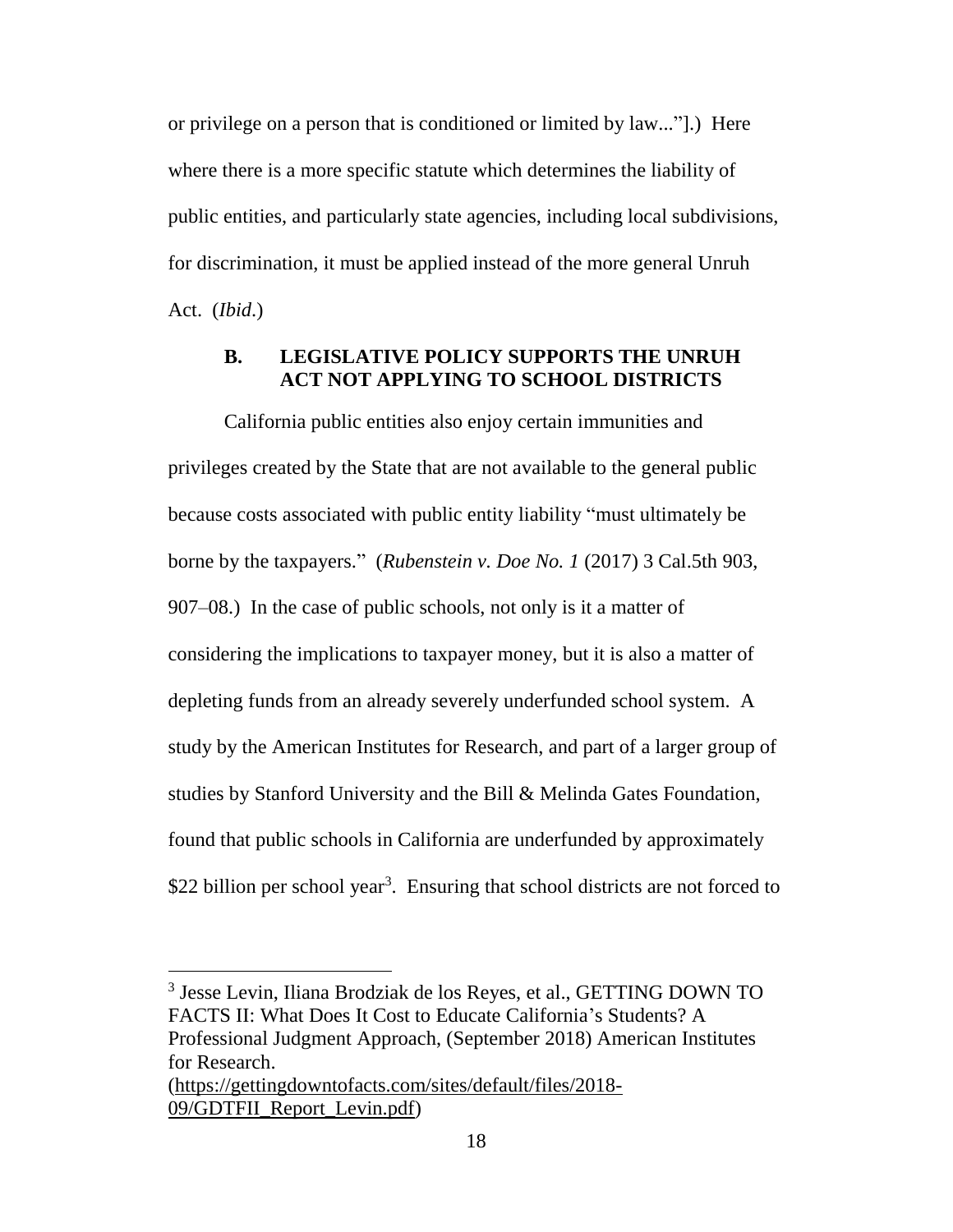face liability beyond that which is statutorily defined is of the utmost importance.

California enacted the Government Claims Act to narrowly delineate the circumstances under which a public entity may be sued. "The intent of the Government Claims Act is not to expand the rights of plaintiffs in suits against governmental entities, but to confine potential governmental liability to rigidly delineated circumstances: immunity is waived only if the various requirements of the act are satisfied." (*Metcalf v. Cty. of San Joaquin* (2008) 42 Cal.4th 1121, 1129 *citing Williams v. Horvath* (1976) 16 Cal.3d 834, 838.) Further, the Legislature was concerned with public entities' ability to weigh the fiscal implications of legal claims made against them. (*J.M. v. Huntington Beach Union High School Dist*. (2017) 389 P.3d 1242, 1246 fn. 3.)

Petitioner's contention that the Unruh Act, which provides prevailing plaintiffs with up to three times actual damages and/or statutory minimum damages, and attorneys' fees, runs contrary to the intent of the Legislature in enacting the Government Claims Act. Although it has been found to apply to certain public entities in some circumstances, that application must be narrow.

This Court has rejected nearly identical attempts to expansively interpret statutes with treble damages as applying to public entities. (See, *Wells v. One2One Learning Foundation* (2006) 39 Cal.4th 1164.) In *Wells*,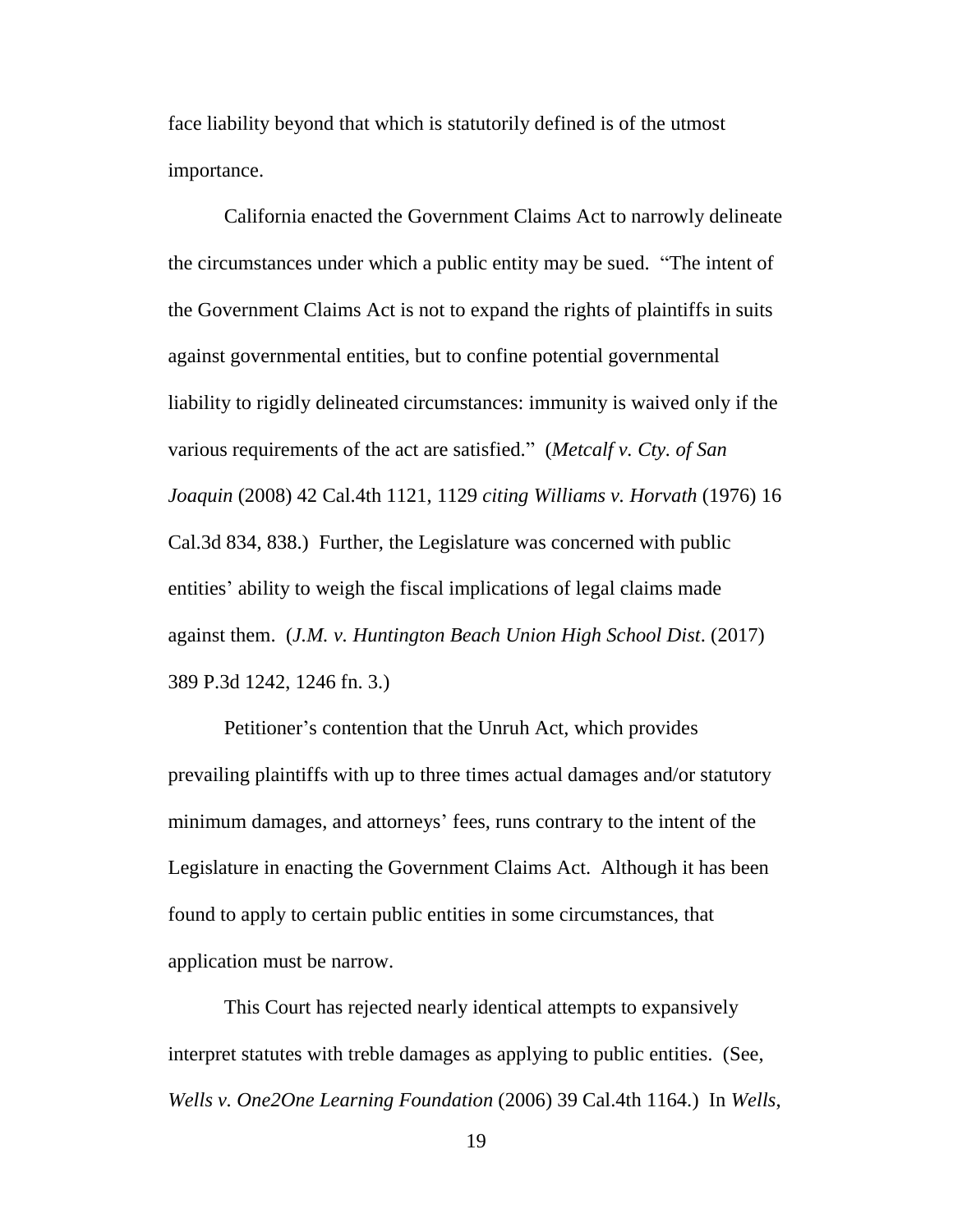this Court found that public entities were not "persons" subject to the California False Claims Act (CFCA) or unfair competition laws (UCL). Despite recognizing the expansive statutory definition of "persons" subject to the CFCA as including "any natural person, corporation, firm, association, organization, partnership, limited liability company, business, or trust," this Court determined that school districts were not subject to claims under the CFCA. (*Id*. at 1190-91.) This Court found signification that while the statutory definition was broad enough to conceivably include public entities, the Legislature did not include words or phrases most commonly used to signify public school districts or public entities. (*Ibid*.) Ultimately, however, it was the public policy implications that led this Court to conclude school districts were not subject to the CFCA. (*Id*. at 1194-97.) The Court acknowledged the stringent fiscal constraints applicable to public school districts that would be significantly undermined if public schools were subject to treble damages available under the CFCA. (Id. at 1194-95.)

[T]here can be no doubt that public education is among the state's most basic sovereign powers. Laws that divert limited educational funds from this core function are an obvious interference with the effective exercise of that power. Were the CFCA applied to public school districts, it would constitute such a law. If found liable under the CFCA, school districts, like other CFCA defendants, could face judgments—payable from their limited funds—of at least *two*, and usually *three*, times the damage caused by each false submission, *plus* civil penalties of up to \$10,000 for each false claim, plus costs of suit. Such exposure,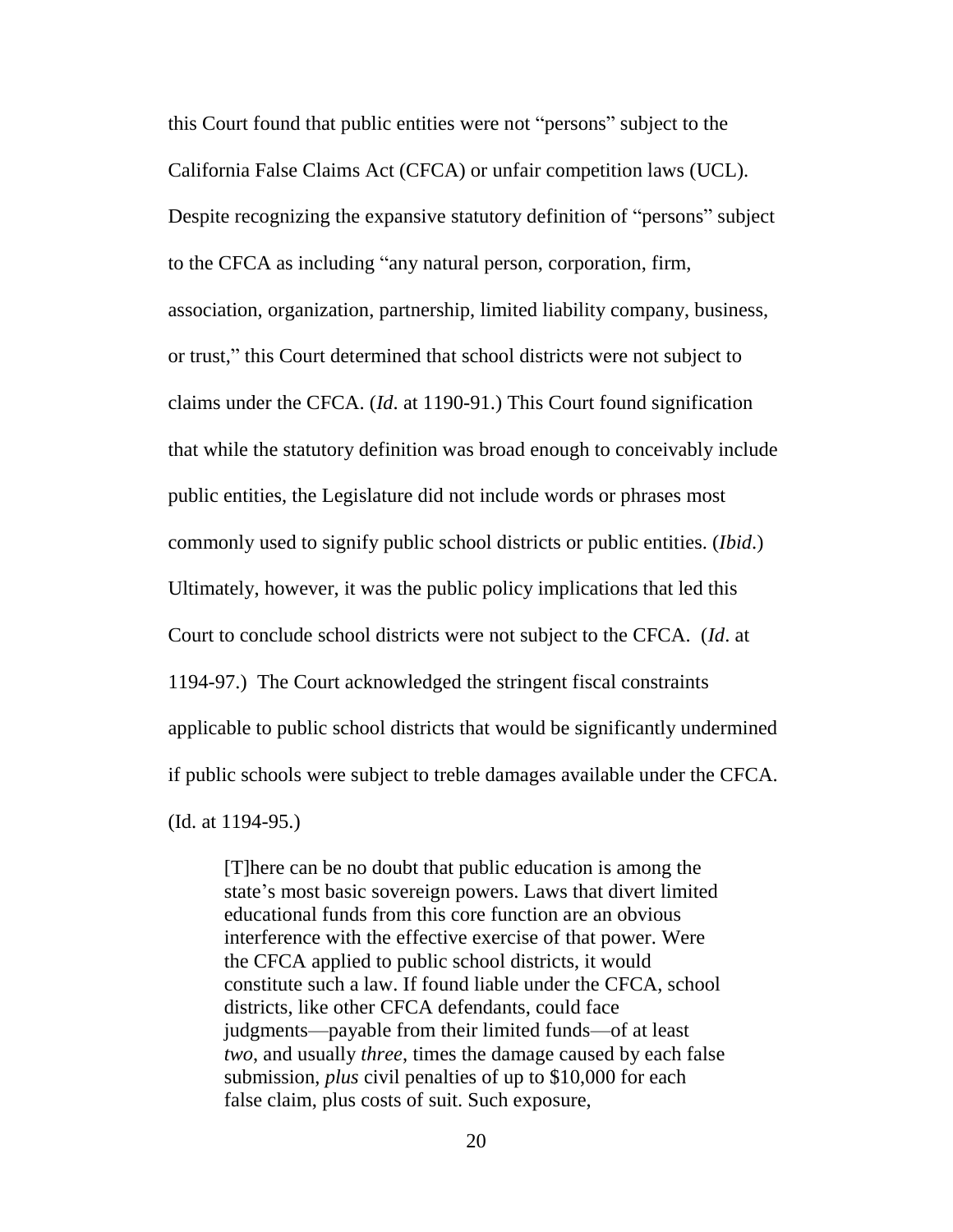disproportionate to the harm caused to the treasury, could jeopardize a district financially for years to come. It would injure the districts' blameless students far more than it would benefit the public fisc, or even the hard-pressed taxpayers who finance public education.

(*Id*. at 1195.) Based on this reality, the Court refused to expansively read the CFCA to include school districts because the exposure to such punitive damages/penalties amounted to a "diversion of limited taxpayer funds would interfere significantly with government agencies' fiscal ability to carry out their public missions." (*Ibid*.)

Like the CFCA in *Wells*, the Unruh Act does not explicitly apply to school districts, nor can school districts *reasonably* be construed as business establishments. Therefore, a ruling which extends liability of the Unruh Act against a public school district would go against the policy of the State Legislature in enacting the Government Claims Act and would be an unwelcome burden on the taxpayers who may foot the bill if school districts have to pay three times actual damages in discrimination related cases.

## **C. THE APPELLATE COURT CORRECTLY DETERMINED THAT PUBLIC SCHOOL DISTRICTS ARE NOT "BUSINESS ESTABLISHMENTS" UNDER THE UNRUH ACT**

The Unruh Act applies to entities which are found to reasonably constitute "business establishments" not where it is "reasonably possible" an entity may be considered a "business establishment." A "business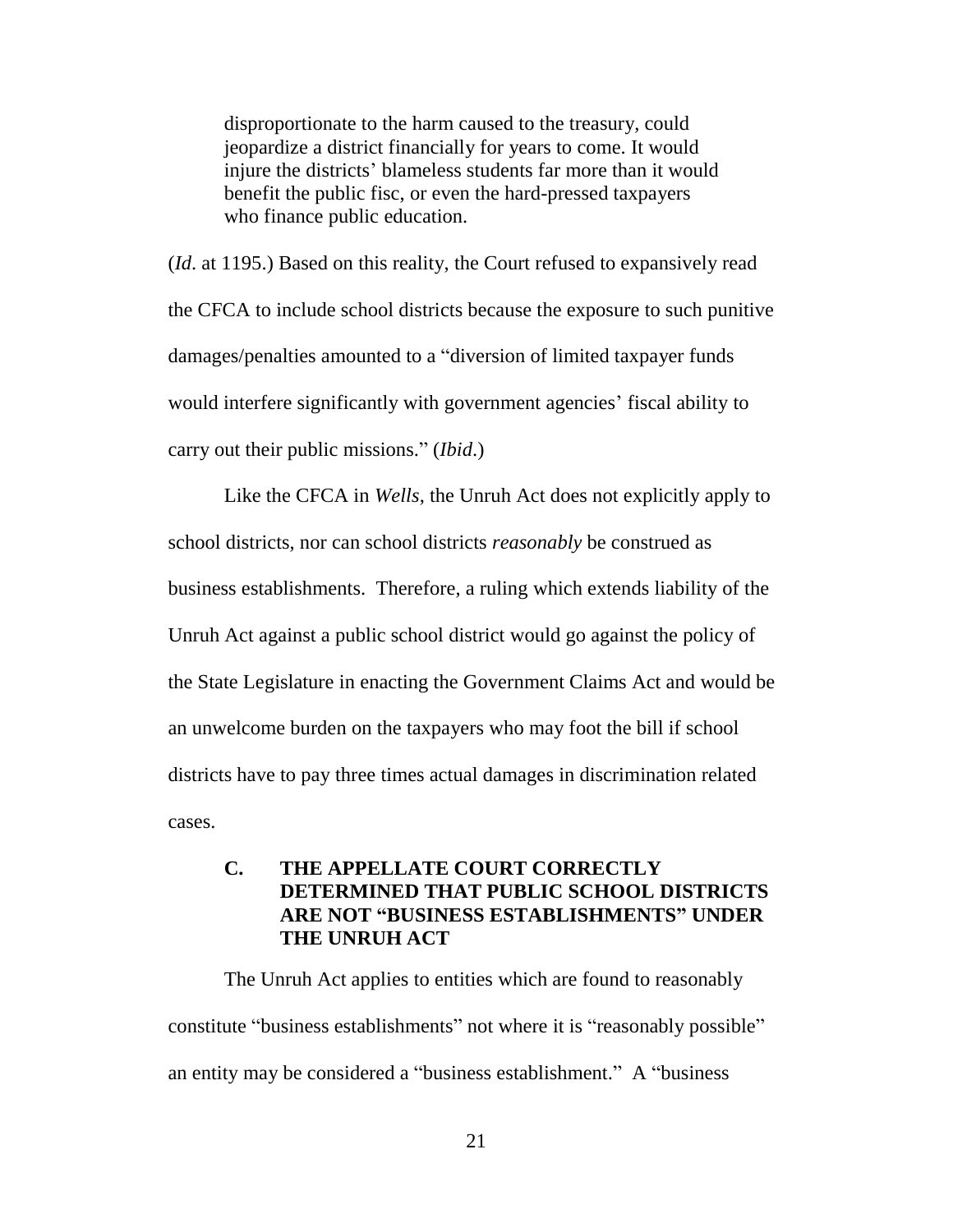establishment," for purposes of the Act, is a public or private entity that transacts with the general public in the sale for access to the basic activities or services offered by the organization. (*Doe v. California Lutheran High School Assn.* (2009) 170 Cal.App.4th 828, 839.) School districts, by their very nature as political subdivisions of the state, do not transact with the public like a business and thus are not considered "business establishments" under the Act. Indeed, public schools do not have customers with whom they can transact business – the services offered by public school districts are provided to students without charge.

The Court of Appeal made a thorough review of the history of the Unruh Act, and correctly determined that public school districts do not fall under the definition of "business establishments" under the Unruh Act. From the history of public accommodation laws before the Unruh Act, the full legislative history of the Unruh Act itself, and the extensive case law set by this Court in reviewing the Unruh Act, the Court of Appeal synthesized two key points. First, while this Court has not directly addressed the issue presented here, the Court has, "considered both the historical genesis of our public accommodation laws and the legislative history of the Act..." and found that "our public accommodation laws, including in its most recent form, have been, and remain, directed at private, rather than state, conduct." (*Brennon B. v. Superior Court of Contra Costa County* (2020) 57 Cal.App.5th 367, 388.) Second, "many of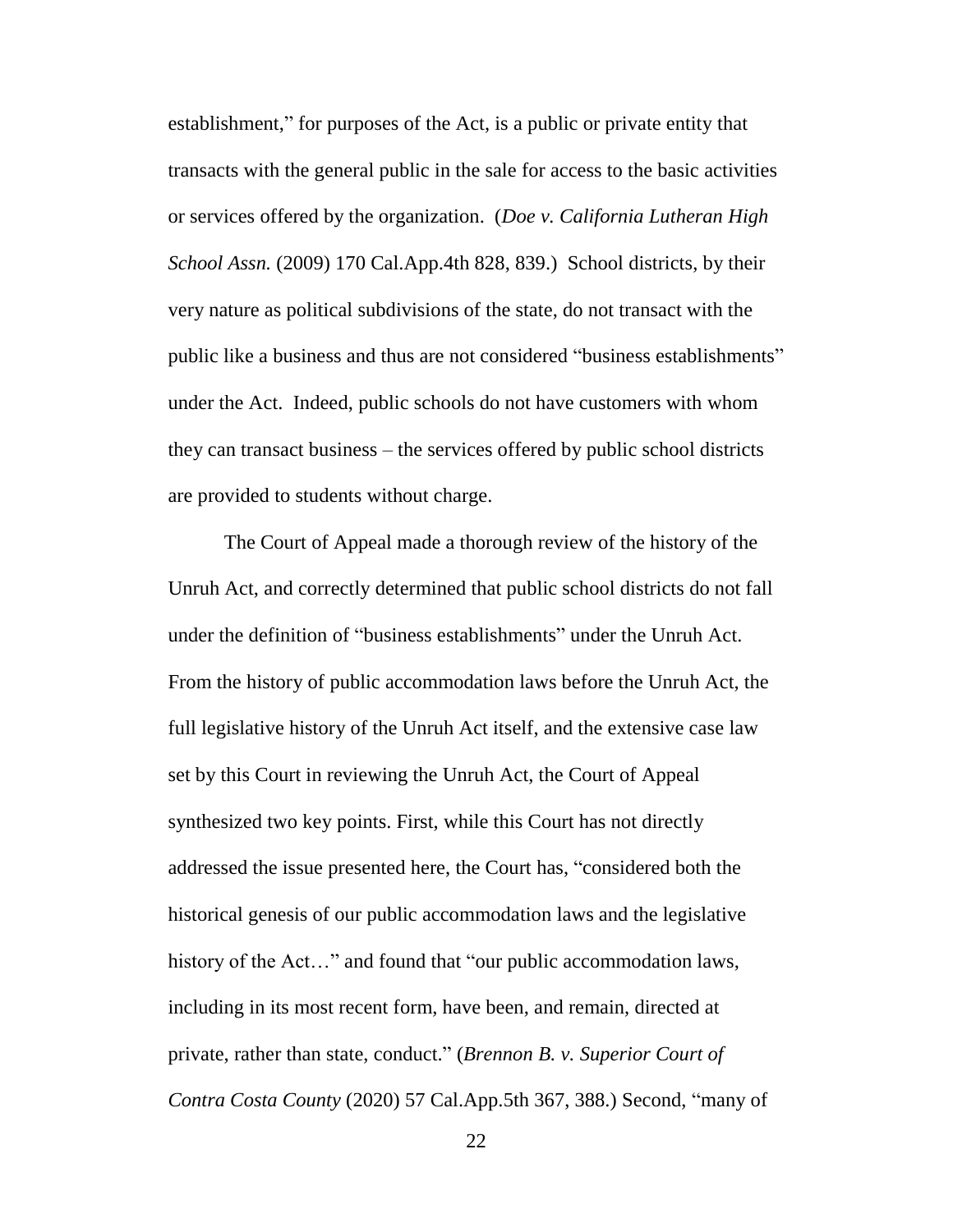the high court's reasons for why it determined private entities were business establishments under the Unruh Act do not pertain to our public school districts." (*Id.*) Together, these two key points correctly emphasize why the Unruh Act should not be applied to public school districts.

As the Court of Appeal correctly noted, this Court's previous case law also treats the Unruh Act as only covering private parties. (*See Ibid.*, 57 Cal. App.  $5<sup>th</sup>$  at 388.) Each of the cases described by the Court of Appeal assumes that the Unruh Act is targeted at private persons, which is supported by the historical purpose of the Unruh Act. In the *Civil Rights Cases*, the United States Supreme Court invalidated a federal statute which targeted discriminatory conduct by private persons. (*Civil Rights Cases*, (1883) 109 U.S. 3.) In response, California passed a state equivalent, again focused on discriminatory conduct by private persons. (*Warfield v. Peninsula Golf & Country Club* (1995) 10 Cal.4th 594, 607-608) The Unruh Act was a continuation of this trend, seeking to prohibit discriminatory conduct by private parties. And as the Court of Appeal notes, "by the time the Unruh Act was enacted, the United States Supreme Court had already held racial discrimination in the public schools unconstitutional and repudiated the pernicious notion that segregated schools provided a separate but equal education." (*Brennon B.*, *supra*, 57 Cal. App. 5th at 378 [*Brown v. Board of Ed. of Topeka, Shawnee County, Kan.* (1954) 347 U.S. 483, 495.]) To suggest that the Unruh Act was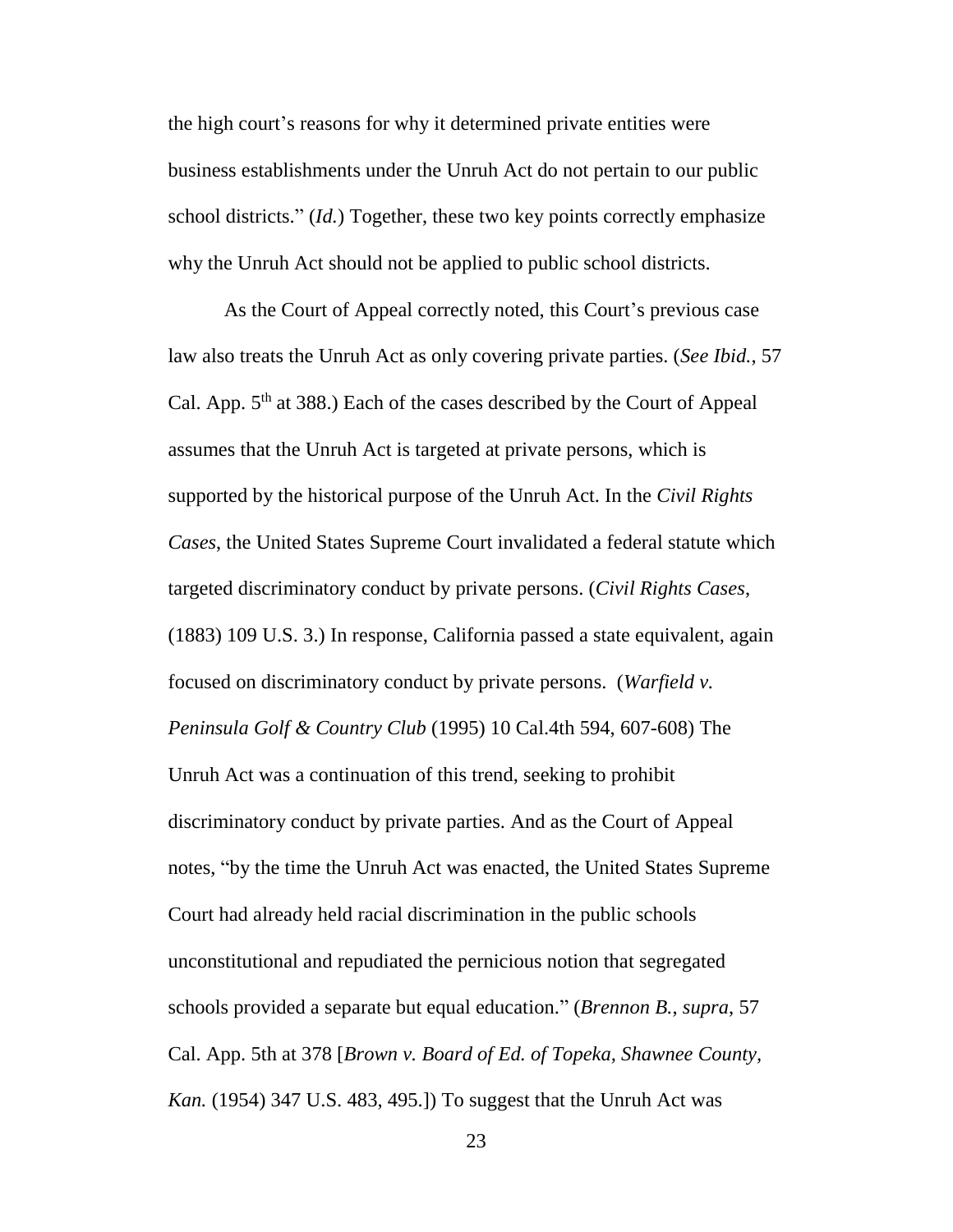intended to apply to public agencies flies against the statute's historical purpose, and this Court's case law supports that.

In addition, the standards applied by this Court to determine whether the Unruh Act applies are inapplicable to public school districts. In *O'Connor v. Vill. Green Owners Assn.* (1983) 33 Cal.3d 790, 796, the Court determined that a professional property management company fell under the Unruh Act due to the "theme running throughout the description of the association's powers and duties is that its overall function is to protect and enhance the project's economic value." In *Isbister v. Boys' Club of Santa Cruz, Inc*. (1985) 40 Cal.3d 72, 76., the Court determined that the Unruh Act applied to an entity with the sole purpose of operating "recreational facilities [which] are open to the community generally but closed to members of a particular group." This Court has applied a variety of standards to determine when the Unruh Act applies. (Brennan B., *supra*, 57 Cal. App.  $5<sup>th</sup>$  at 389.) In each case, the tests put forward by this Court simply do not apply to school districts because the tests were fundamentally not designed to interact with a public agency such as a school district. It is undoubtedly possible to squeeze public school districts into stray corners of these tests by narrowly focusing on one or two words. (See Petitioner's Opening Brief on the Merits, pg. 24.) But when viewed together, it is clear that 1) these standards were designed to target private persons, and 2) the standards are inapplicable to public school districts.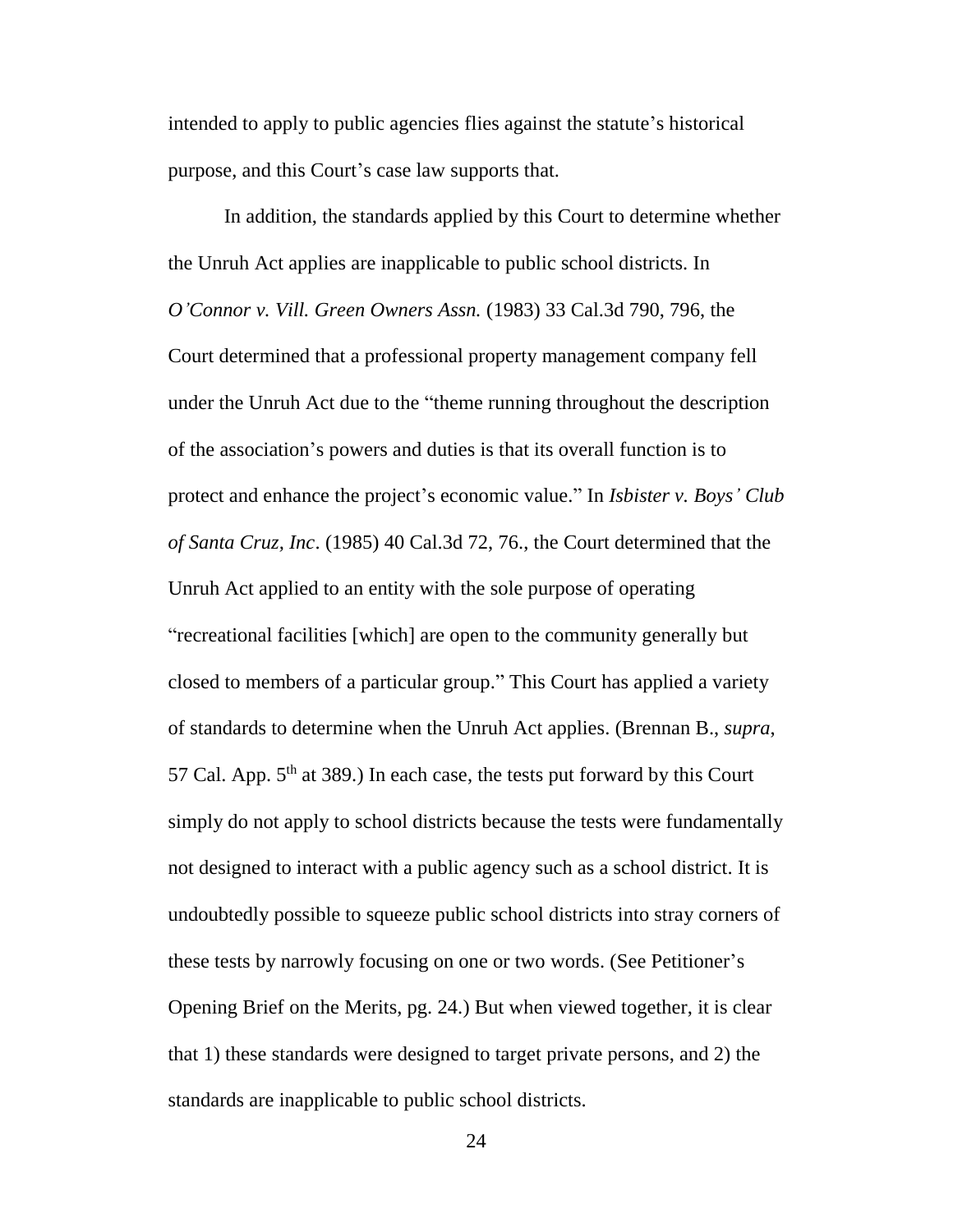The Court of Appeal's historical review and analysis of this Court's past opinions was necessary because many previous cases have neglected this important step. Rather, many cases simply rely upon the analysis in *Sullivan By and Through Sullivan v. Vallejo City Unified School* 

*Dist.* (1990) 731 F.Supp. 947, 952. However, the court in *Sullivan* failed to conduct a thorough review of the historical background of the Unruh Act. As a result of this oversight, *Sullivan* misapplies the rule stated by this Court in *O'Connor* as follows: "it appears relatively certain that it is "reasonably possible" that "business establishments" as used in the statute includes public schools." (*Sullivan*, *supra,* 731 F. Supp. at 952.) This misapplication of California law by the district court has led to a series of federal cases that wrongfully concluded the Unruh Act applies to California public school districts. Of course, the proper interpretation of California law is within the province of the California courts, not federal courts. (See *Kairy v. SuperShuttle Intern.* (2011) 660 F.3d 1146, 1150.)

As the Court of Appeal correctly and thoroughly discusses, once the threshold question of whether or not an entity is a "business establishment" is answered in the negative, there is no further inquiry to determine if a violation of the American with Disabilities Act creates automatic liability under the Unruh Act, because the Unruh Act only applies to business establishments. (See *Alcorn v. Anbro Engineering, Inc.* (1970) 2 Cal.3d 493.)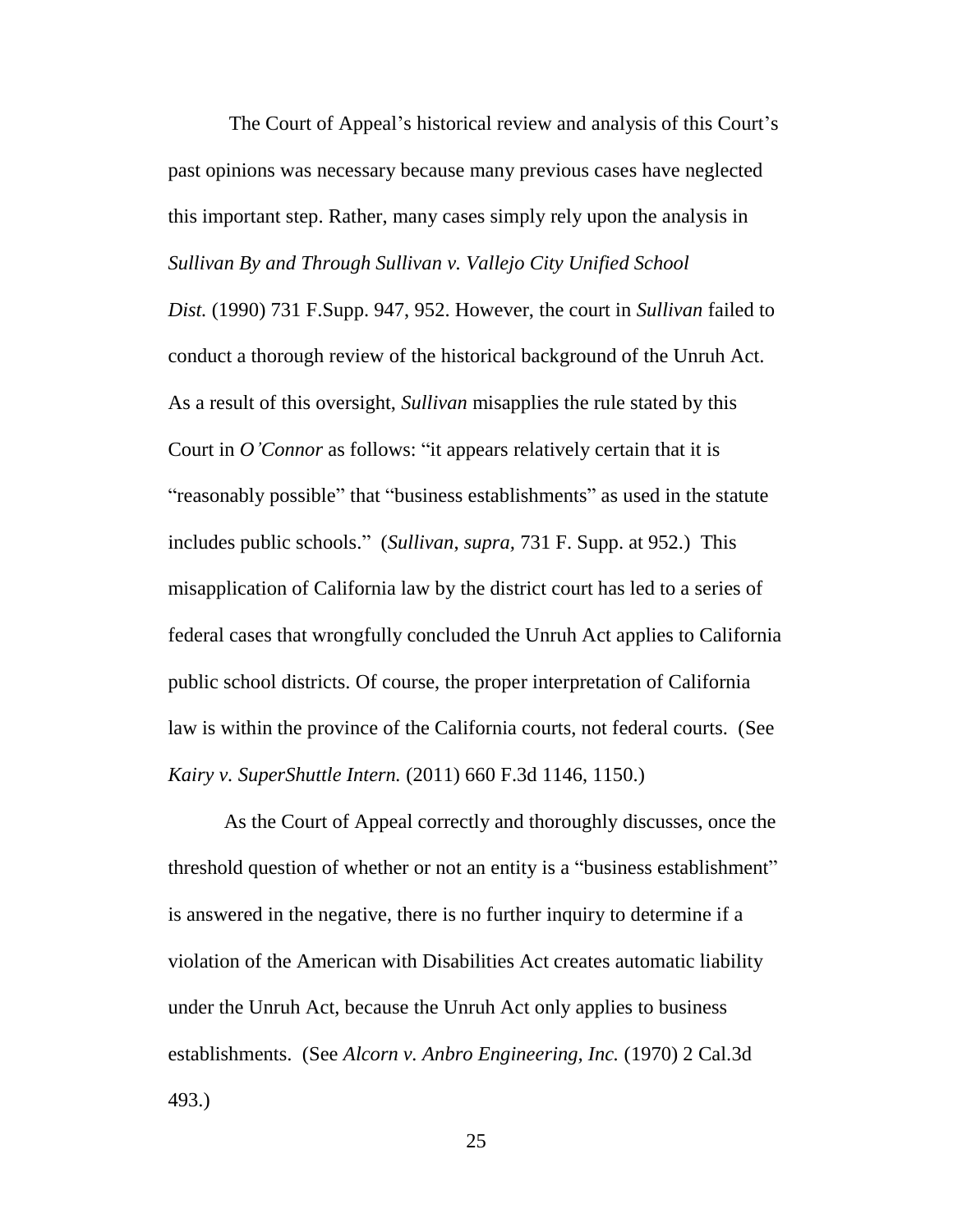# **III. CONCLUSION**

For the foregoing reasons, Amici Curiae respectfully requests that the Court accept the accompanying brief for filing in this case.

DATED: September 15, 2021 DANNIS WOLIVER KELLY SUE ANN SALMON EVANS

⊃  $By: \ \ \mathcal{L}$ 

Sue Ann Salmon Evans Attorneys for the Education Legal Alliance of the California School Boards Association and the California Association of Joint Power Authorities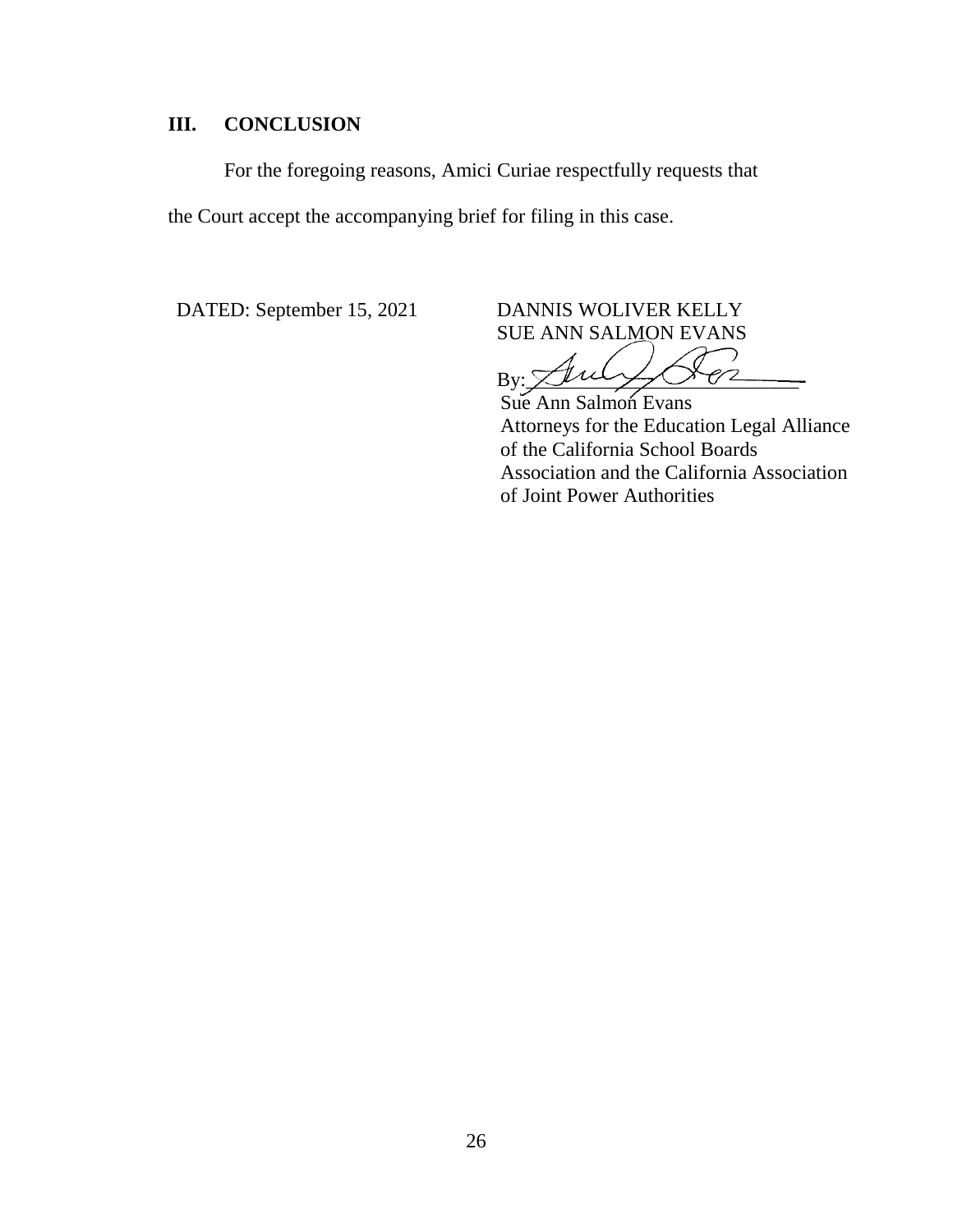#### **CERTIFICATE OF COMPLIANCE**

Counsel of Record hereby certifies that pursuant to Rule 8.204(c) of the California Rules of Court, this Amici Curiae Brief Of The Education Legal Alliance Of The California School Boards Association and the California Association of Joint Power Authorities In Support Of Real Parties in Interest was produced using 13-point Roman type including footnotes and contains approximately 5742 words, which is less than the total words permitted by the rules of court. Counsel relies on the word count of the computer program used to prepare this brief.

DATED: September 15, 2021 DANNIS WOLIVER KELLY SUE ANN SALMON EVANS

 $B$ y: Thury Co

Sue Ann Salmon Evans Attorneys for the Education Legal Alliance of the California School Boards Association and the California Association of Joint Power Authorities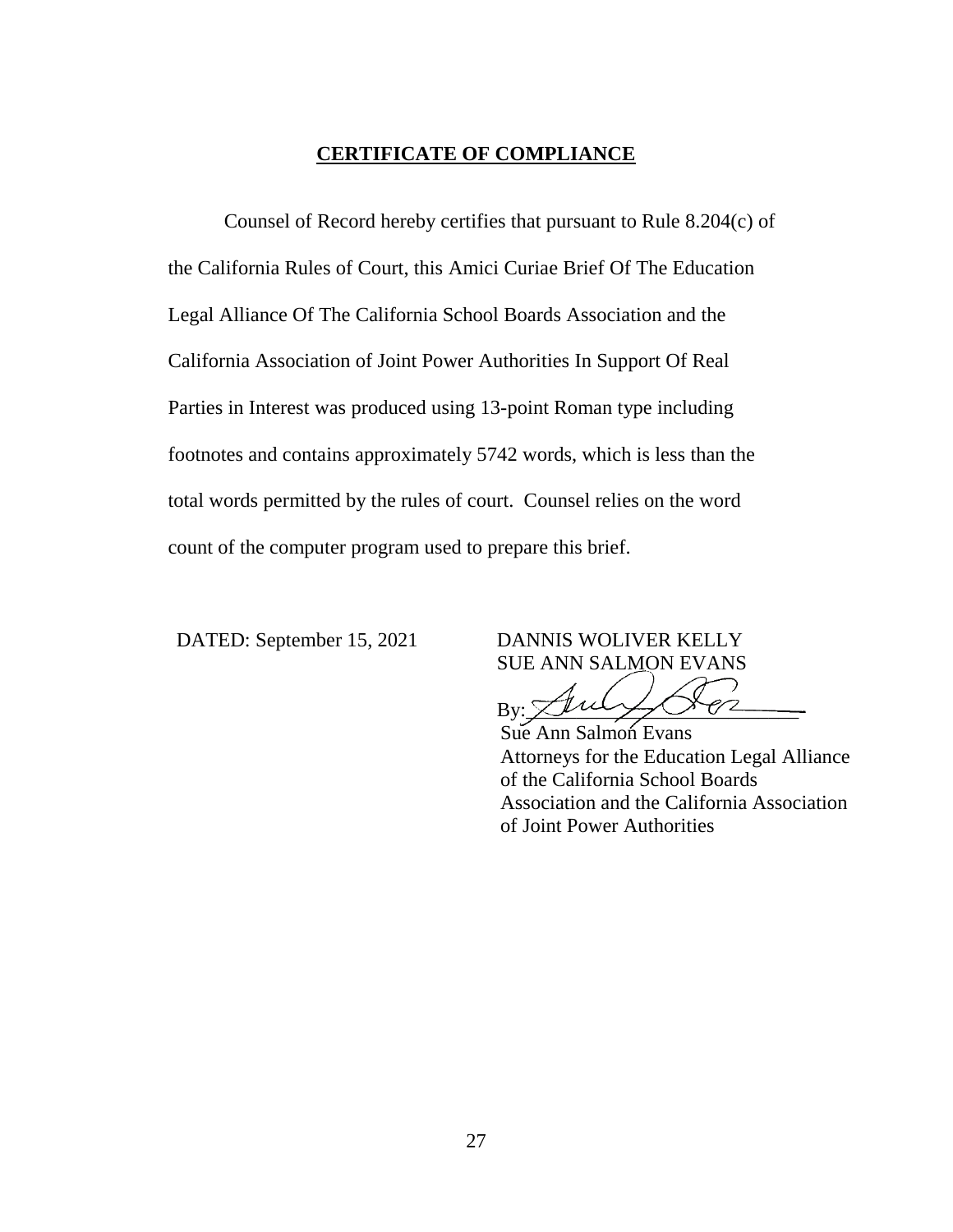#### **PROOF OF SERVICE**

| <b>STATE OF CALIFORNIA</b>   |         |  |
|------------------------------|---------|--|
|                              | $)$ SS. |  |
| <b>COUNTY OF LOS ANGELES</b> |         |  |

I am employed in the County of Los Angeles, State of California. I am over the age of 18 and not a party to the within action; my business address is: 444 W. Ocean Blvd., Suite 1070, Long Beach, CA 90802.

On the date set forth below I served the foregoing document described as **AMICI CURIAE BRIEF OF EDUCATION LEGAL ALLIANCE OF THE CALIFORNIA SCHOOL BOARDS ASSOCIATION AND THE CALIFORNIA ASSOCIATION OF JOINT POWER AUTHORITIES IN SUPPORT OF REAL PARTY IN INTEREST WEST CONTRA COSTA UNIFIED SCHOOL DISTRICT, ET AL.** on interested parties in this action by placing true copies thereof enclosed in sealed envelopes addressed as follows:

- $\boxtimes$  BY ELECTRONIC SERVICE: By filing the foregoing with the clerk of the California Supreme Court by using its True Filing system, which electronically serves counsel for each party.
- $\boxtimes$  (VIA U.S. MAIL) I caused such document to be placed in the U.S. Mail at Redondo Beach, California with postage thereon fully prepaid. I am "readily familiar" with the firm's practice of collection and processing correspondence for mailing. It is deposited with the U.S. Postal Service on that same day in the ordinary course of business. I am aware that on motion of party served, service is presumed invalid if postal cancellation date or postage meter date is more than one day after date of deposit for mailing in affidavit.

I declare under penalty of perjury under the laws of the State of California that the foregoing is true and correct and that this declaration was executed on September 15, 2021, at Redondo Beach, California.

\_\_\_\_\_\_\_\_\_\_\_\_\_\_\_\_\_\_\_\_\_

Shanti D. Friend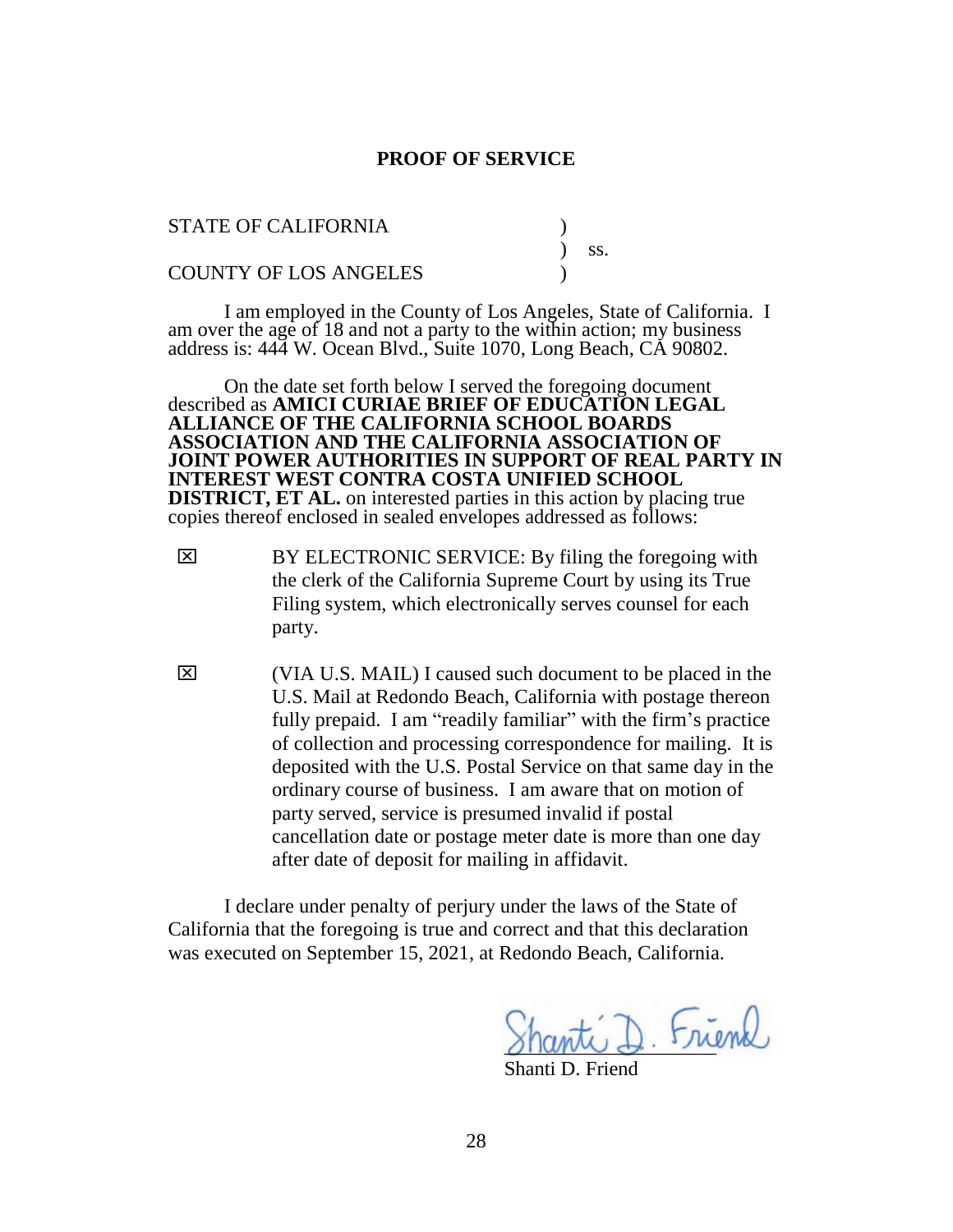#### **Service List**

### **Via Electronic Service**

Micha Star Liberty Liberty Law 1970 Broadway, Suite 700 Oakland, CA 94612

#### **Via Electronic Service**

Alan Charles Dell'Ario P.O. Box 359 Napa, CA 94559

#### **Via Electronic Service**

Timothy Patrick Murphy Cody Lee Saal Edrington Schirmer & Murphy 2300 Contra Costa Boulevard, Suite 450 Pleasant Hill, CA 94523-3936

#### **Via Electronic Service**

Alison Katherine Beanum Douglas J. Collodel Clyde & Co US LLP 355 South Grand Av, Suite 1400 Los Angeles, CA 90071

## **Via U.S. Mail**

Honorable Charles Treat Superior Court for Contra Costa County 1020 Ward Street Martinez, CA 94533

#### **Via Electronic Service**

Sharon J. Arkin Arkin Law Firm 1720 Winchuck River Road Brookings, OR 97415

Attorneys for Brennon B.: Petitioner Telephone: (510) 645-1000 Email: [micha@libertylaw.com](mailto:micha@libertylaw.com)

Attorneys for Brennon B.: Petitioner Telephone: (707) 666-5351 Email: [charles@dellario.org](mailto:charles@dellario.org)

Attorneys for West Contra Costa Unified School District: Real Party in Interest Telephone: (925) 827-3300 Facsimile: (925) 827-3320 Email: [TMurphy@esmlawfirm.com](mailto:TMurphy@esmlawfirm.com) Email: [CSaal@esmlawfirm.com](mailto:CSaal@esmlawfirm.com)

Attorneys for West Contra Costa Unified School District: Real Party in Interest

For Superior Court for Contra Costa County: Respondent

Attorneys for Consumer Attorneys of California : Pub/Depublication Requestor and Amici curiae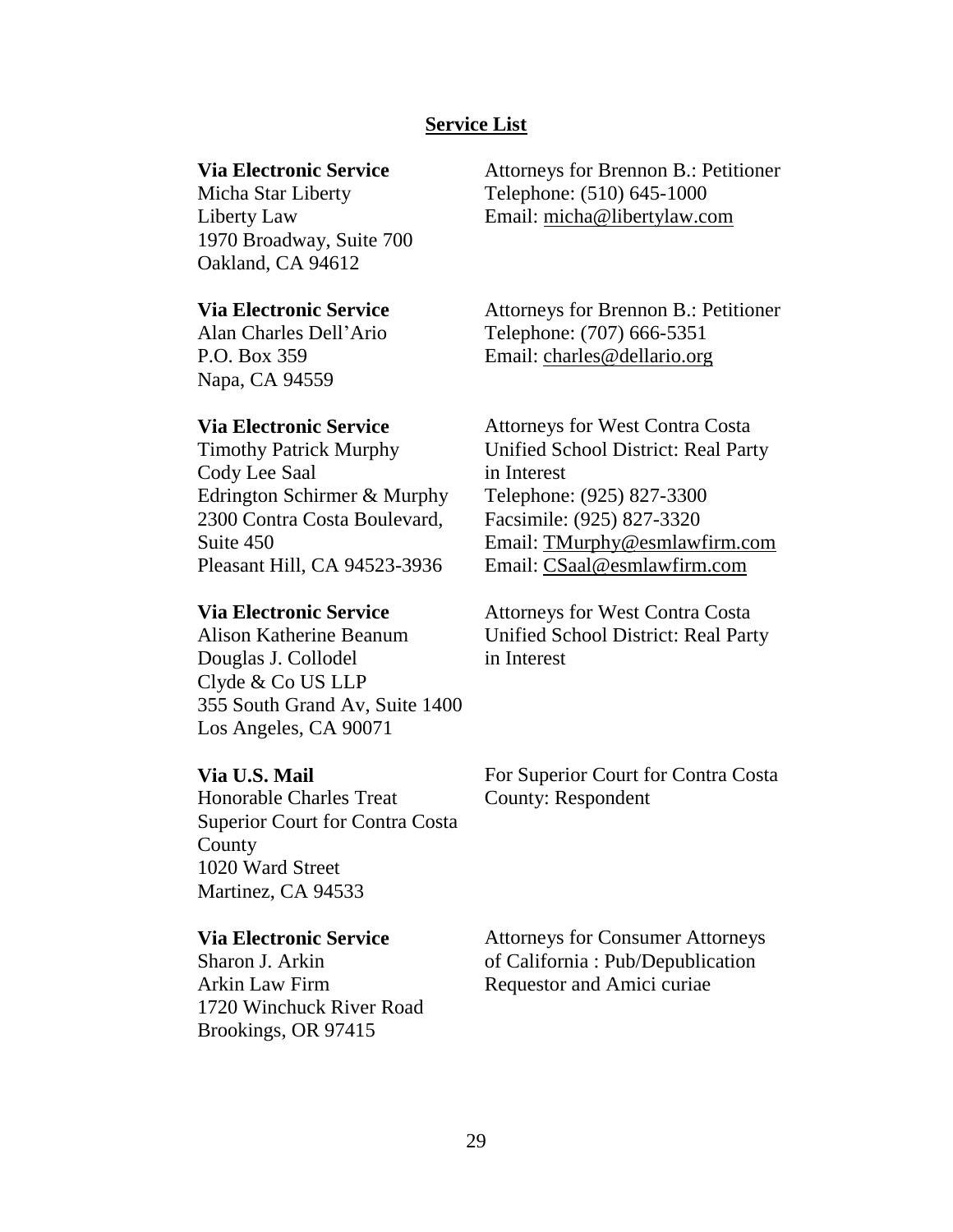# **Via Electronic Service**

Office of the Clerk California Court of Appeal First Appellate District, Division One 350 McAllister Street San Francisco, CA 94102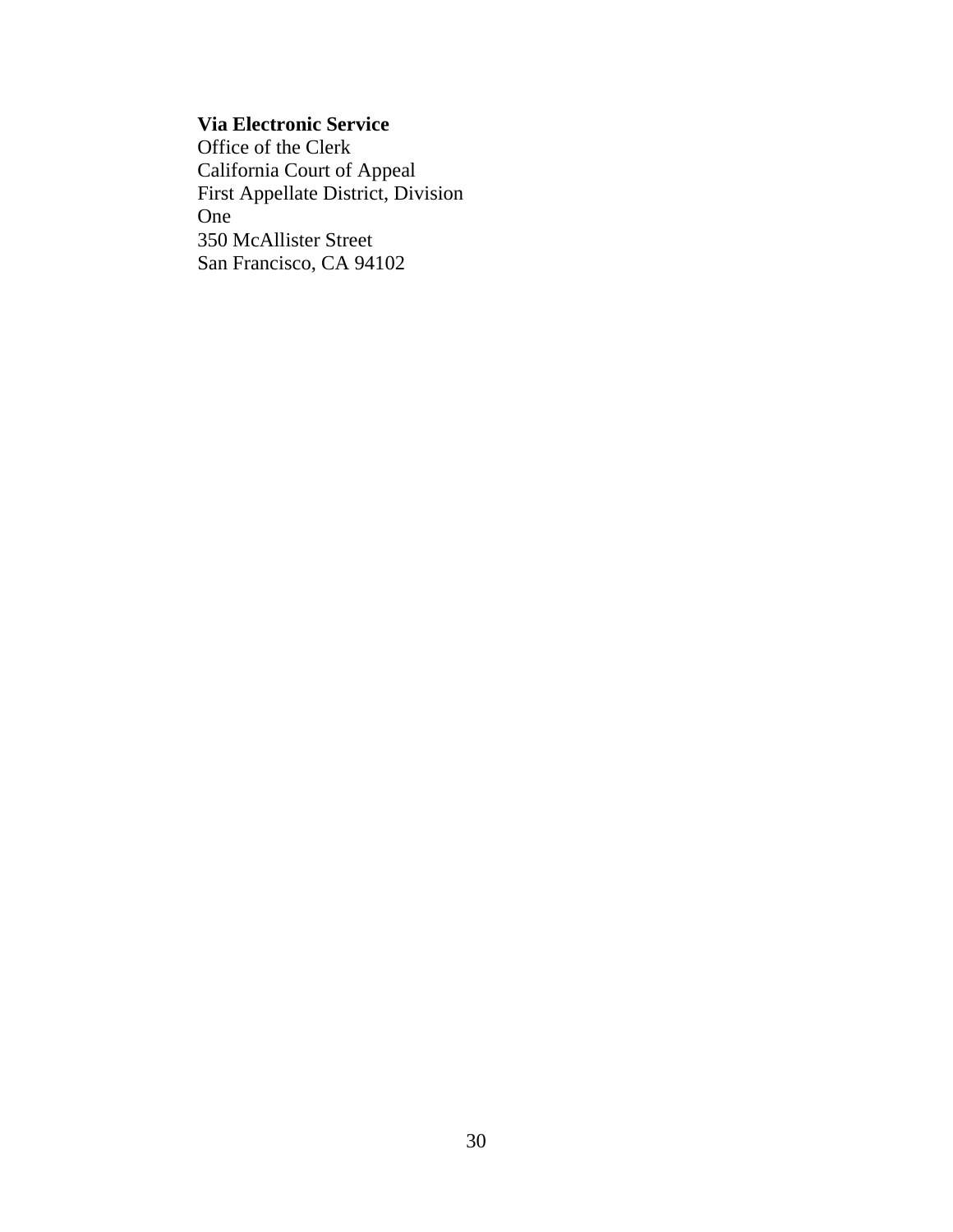#### **STATE OF CALIFORNIA**

Supreme Court of California

# *PROOF OF SERVICE*

# **STATE OF CALIFORNIA**

Supreme Court of California

#### Case Name:**B. (BRENNON) v. S.C. (WEST CONTRA COSTA UNIFIED SCHOOL DISTRICT)**

Case Number:**S266254**

Lower Court Case Number:**A157026**

- 1. At the time of service I was at least 18 years of age and not a party to this legal action.
- 2. My email address used to e-serve: **sevans@dwkesq.com**

3. I served by email a copy of the following document(s) indicated below:

Title(s) of papers e-served:

| <b>Filing Type</b>       | <b>Document Title</b>                                              |
|--------------------------|--------------------------------------------------------------------|
| <b>BRIEF</b>             | <b>CSBA Amicus Brief</b>                                           |
| <b>CHANGE OF ADDRESS</b> | Notice of Change of Address of Lead Counsel and Additional Counsel |
|                          |                                                                    |

Service Recipients:

| <b>Person Served</b>                          | <b>Email Address</b>                       | <b>Type</b>          | Date / Time      |
|-----------------------------------------------|--------------------------------------------|----------------------|------------------|
| Douglas Collodel                              | douglas.collodel@clydeco.us                | le-                  | 9/15/2021        |
| Clyde & Co US LLP                             |                                            |                      | Serve 5:38:12 PM |
| 112797                                        |                                            |                      |                  |
| Sharon Arkin                                  | sarkin@arkinlawfirm.com                    | le-                  | 9/15/2021        |
| The Arkin Law Firm                            |                                            |                      | Serve 5:38:12 PM |
| 154858                                        |                                            |                      |                  |
| Angelo McCabe                                 | angelo.mccabe@clydeco.us                   | le-                  | 9/15/2021        |
| Clyde & Co US LLP                             |                                            |                      | Serve 5:38:12 PM |
| Micha Liberty                                 | micha@libertylaw.com                       | $\mathsf{e}\text{-}$ | 9/15/2021        |
| Liberty Law Office                            |                                            |                      | Serve 5:38:12 PM |
| Camille Banks                                 | $\text{cbanks}(\hat{\omega})$ dwkesq.com   | le-                  | 9/15/2021        |
| Dannis Woliver Kelley                         |                                            |                      | Serve 5:38:12 PM |
| David Nahmias                                 | $d$ nahmias@impactfund.org                 | le-                  | 9/15/2021        |
| Impact Fund                                   |                                            |                      | Serve 5:38:12 PM |
| 324097                                        |                                            |                      |                  |
| Ana Graciela Najera Mendoza                   | AMendoza@aclusocal.org                     | le-                  | 9/15/2021        |
| <b>ACLU Foundation of Southern California</b> |                                            |                      | Serve 5:38:12 PM |
| 301598                                        |                                            |                      |                  |
| Ila Friend                                    | ifriend@dwkesq.com                         | le-                  | 9/15/2021        |
| Dannis Woliver Kelley                         |                                            |                      | Serve 5:38:12 PM |
| Cody Saal                                     | $\text{Csaa}l(\widehat{a})$ esmlawfirm.com | le-                  | 9/15/2021        |
| Edrington, Schirmer & Murphy LLP              |                                            |                      | Serve 5:38:12 PM |
| 286041                                        |                                            |                      |                  |
| David Obrand                                  | dobrand@dwkesq.com                         | le-                  | 9/15/2021        |
| Dannis Woliver Kelley                         |                                            |                      | Serve 5:38:12 PM |
| 293657                                        |                                            |                      |                  |
| Shanti Friend                                 | sfriend@dwkesq.com                         | le-                  | 9/15/2021        |